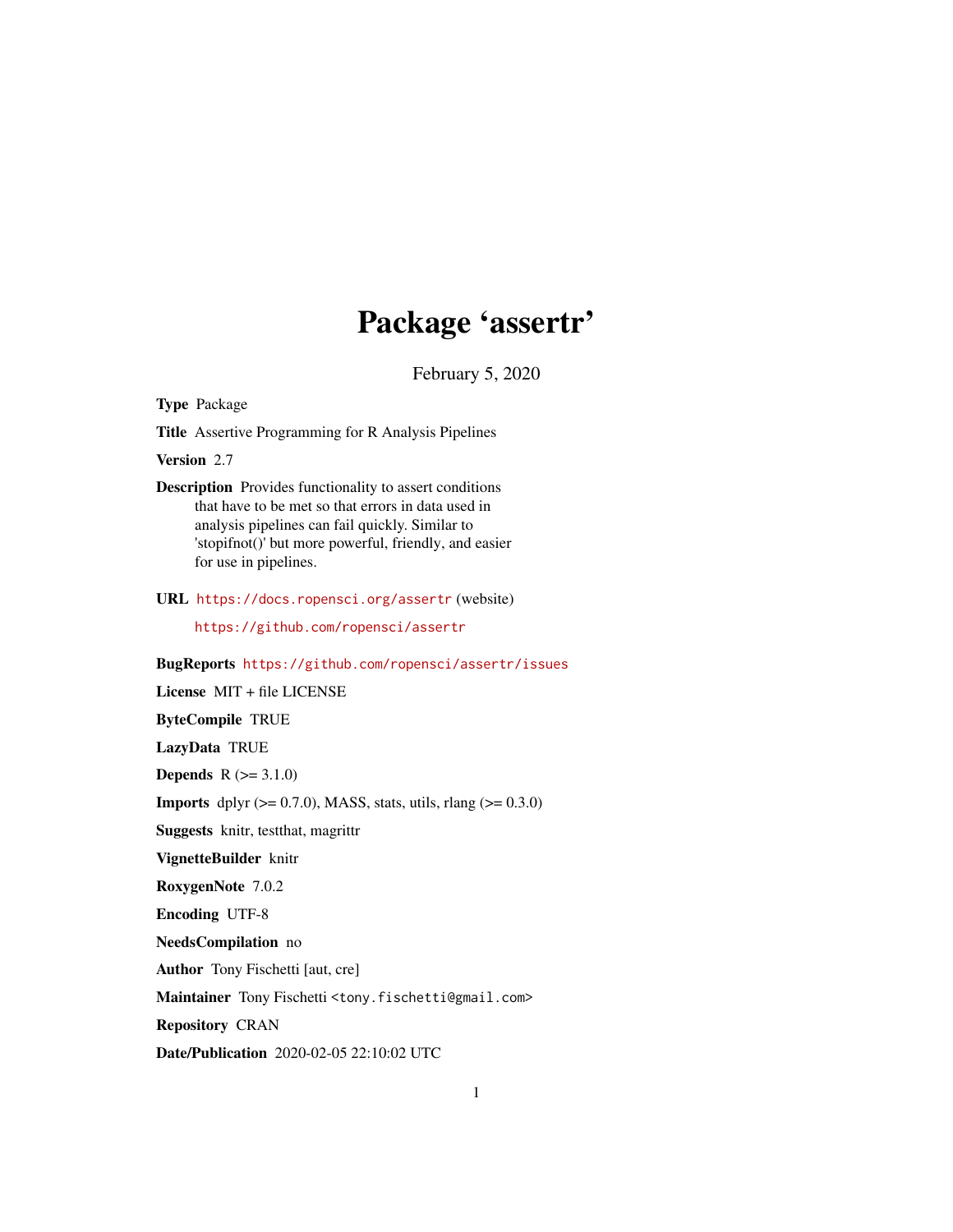# <span id="page-1-0"></span>R topics documented:

|       | assert                     | $\overline{2}$ |
|-------|----------------------------|----------------|
|       |                            | $\overline{4}$ |
|       | $\overline{\phantom{0}}$ 5 |                |
|       |                            | -7             |
|       | $\overline{\phantom{0}}8$  |                |
|       |                            | - 9            |
|       |                            |                |
|       |                            |                |
|       |                            |                |
|       |                            |                |
|       |                            |                |
|       |                            |                |
|       |                            |                |
|       |                            |                |
|       |                            |                |
|       |                            |                |
|       |                            |                |
|       |                            |                |
|       |                            |                |
|       |                            |                |
|       |                            |                |
|       |                            |                |
| Index | 28                         |                |

<span id="page-1-1"></span>assert *Raises error if predicate is FALSE in any columns selected*

# Description

Meant for use in a data analysis pipeline, this function will just return the data it's supplied if there are no FALSEs when the predicate is applied to every element of the columns indicated. If any element in any of the columns, when applied to the predicate, is FALSE, then this function will raise an error, effectively terminating the pipeline early.

# Usage

```
assert(
  data,
  predicate,
  ...,
  success_fun = success_continue,
  error_fun = error_stop
\mathcal{L}assert_(
```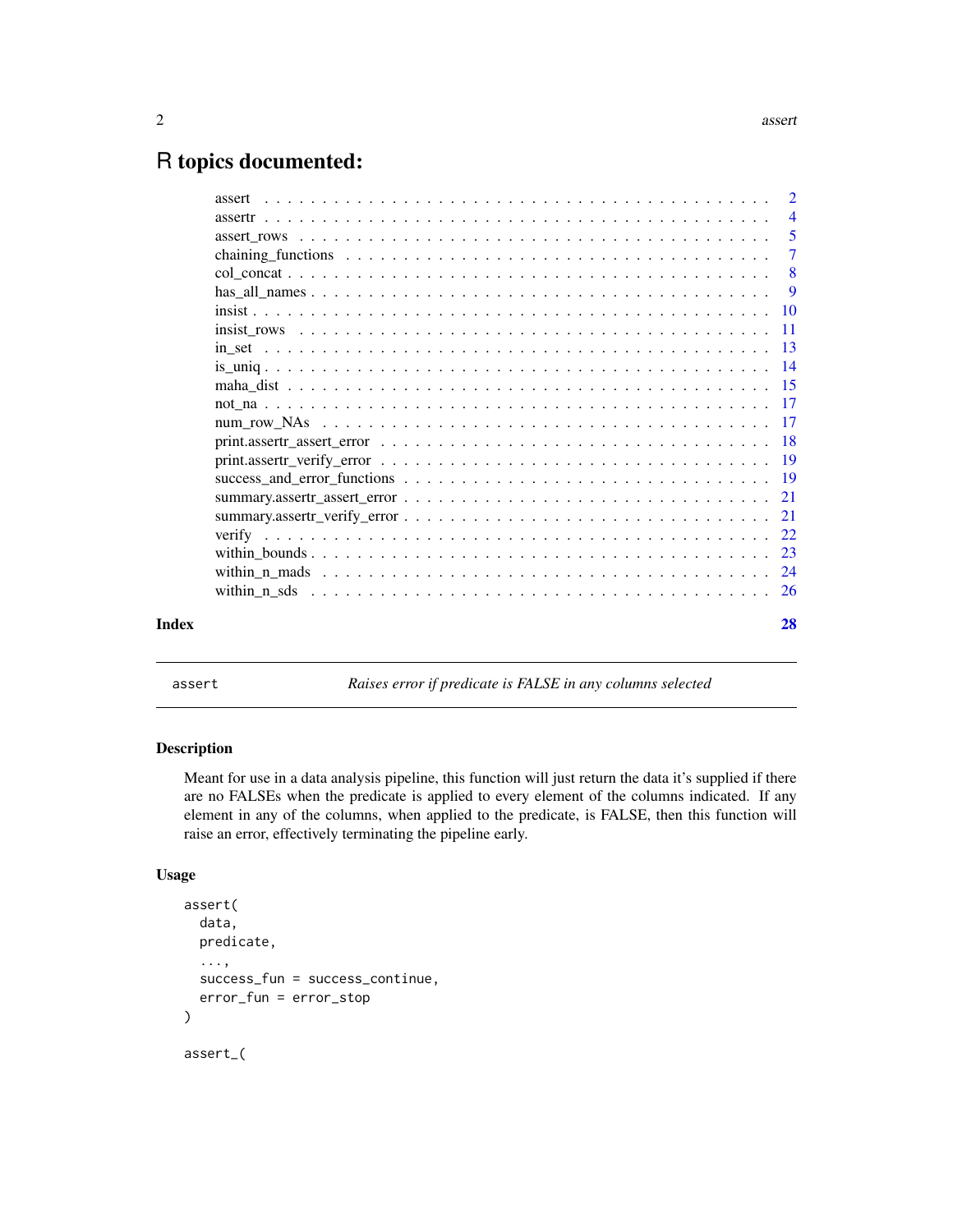#### <span id="page-2-0"></span>assert 3

```
data,
 predicate,
  ...,
  .dots,
  success_fun = success_continue,
 error_fun = error_stop
)
```
# Arguments

| data        | A data frame                                                                                      |
|-------------|---------------------------------------------------------------------------------------------------|
| predicate   | A function that returns FALSE when violated                                                       |
| $\cdots$    | Comma separated list of unquoted expressions. Uses dplyr's select to select<br>columns from data. |
| success_fun | Function to call if assertion passes. Defaults to returning data.                                 |
| error fun   | Function to call if assertion fails. Defaults to printing a summary of all errors.                |
| .dots       | Use assert_() to select columns using standard evaluation.                                        |

# Details

For examples of possible choices for the success\_fun and error\_fun parameters, run help("success\_and\_error\_functions")

#### Value

By default, the data is returned if predicate assertion is TRUE and and error is thrown if not. If a non-default success\_fun or error\_fun is used, the return values of these function will be returned.

# Note

See vignette("assertr") for how to use this in context

# See Also

[verify](#page-21-1) [insist](#page-9-1) [assert\\_rows](#page-4-1) [insist\\_rows](#page-10-1)

# Examples

# returns mtcars assert(mtcars, not\_na, vs)

# return mtcars assert(mtcars, not\_na, mpg:carb)

library(magrittr)  $\qquad$  # for piping operator

mtcars %>%  $assert(in_set(c(\theta,1)), vs)$ # anything here will run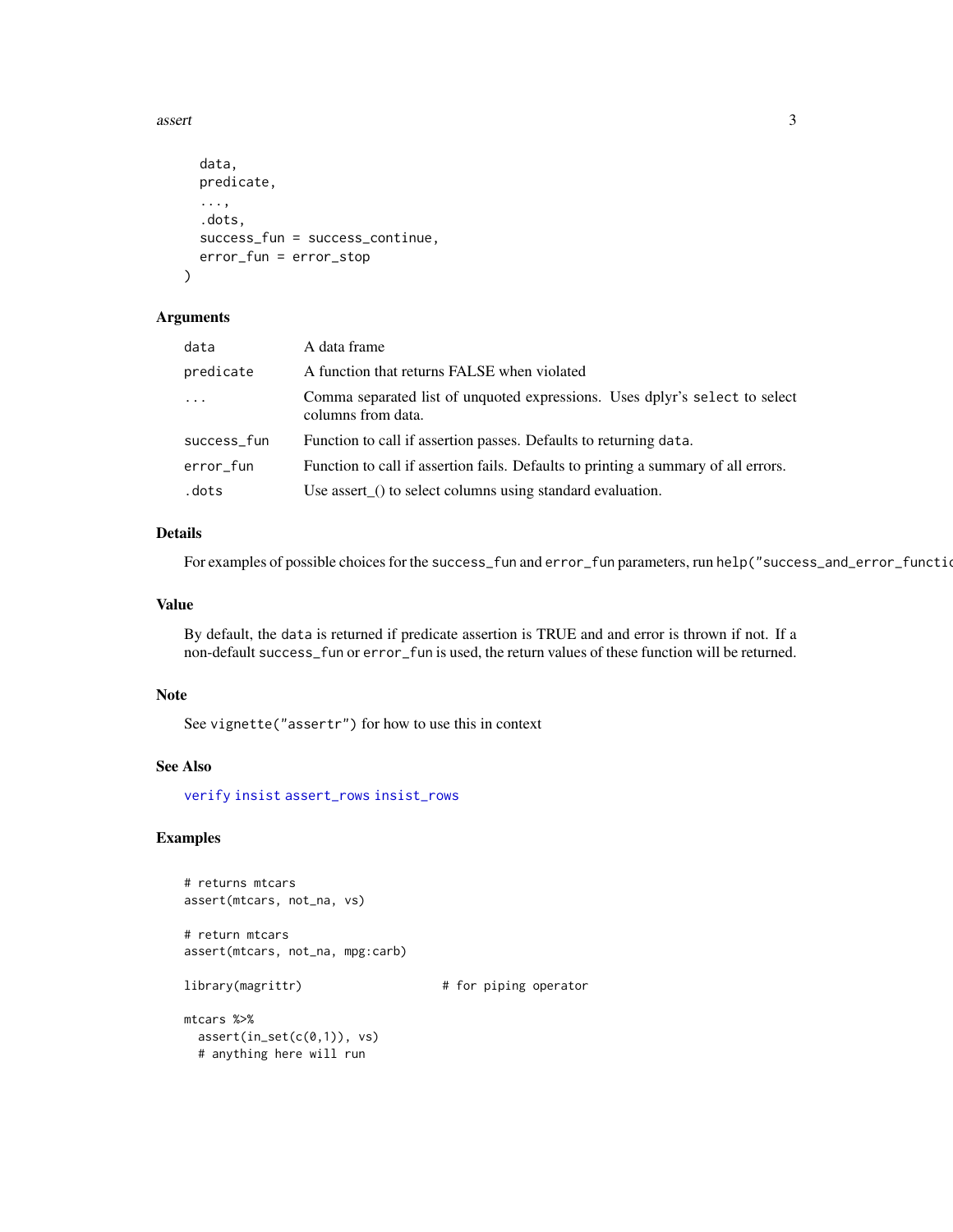**4** assertring the contract of the contract of the contract of the contract of the contract of the contract of the contract of the contract of the contract of the contract of the contract of the contract of the contract of

```
## Not run:
mtcars %>%
  assert(in_set(c(1, 2, 3, 4, 6)), carb)
  # the assertion is untrue so
  # nothing here will run
## End(Not run)
```
<span id="page-3-1"></span>assertr *assertr: Assertive programming for R analysis pipeline.*

# Description

The assertr package supplies a suite of functions designed to verify assumptions about data early in an analysis pipeline. See the assertr vignette or the documentation for more information > vignette("assertr")

# Details

You may also want to read the documentation for the functions that assertr provides:

- [assert](#page-1-1)
- [verify](#page-21-1)
- [insist](#page-9-1)
- [assert\\_rows](#page-4-1)
- [insist\\_rows](#page-10-1)
- [not\\_na](#page-16-1)
- [in\\_set](#page-12-1)
- [has\\_all\\_names](#page-8-1)
- [is\\_uniq](#page-13-1)
- [num\\_row\\_NAs](#page-16-2)
- [maha\\_dist](#page-14-1)
- [col\\_concat](#page-7-1)
- [within\\_bounds](#page-22-1)
- [within\\_n\\_sds](#page-25-1)
- [within\\_n\\_mads](#page-23-1)
- [success\\_and\\_error\\_functions](#page-18-1)
- [chaining\\_functions](#page-6-1)

<span id="page-3-0"></span>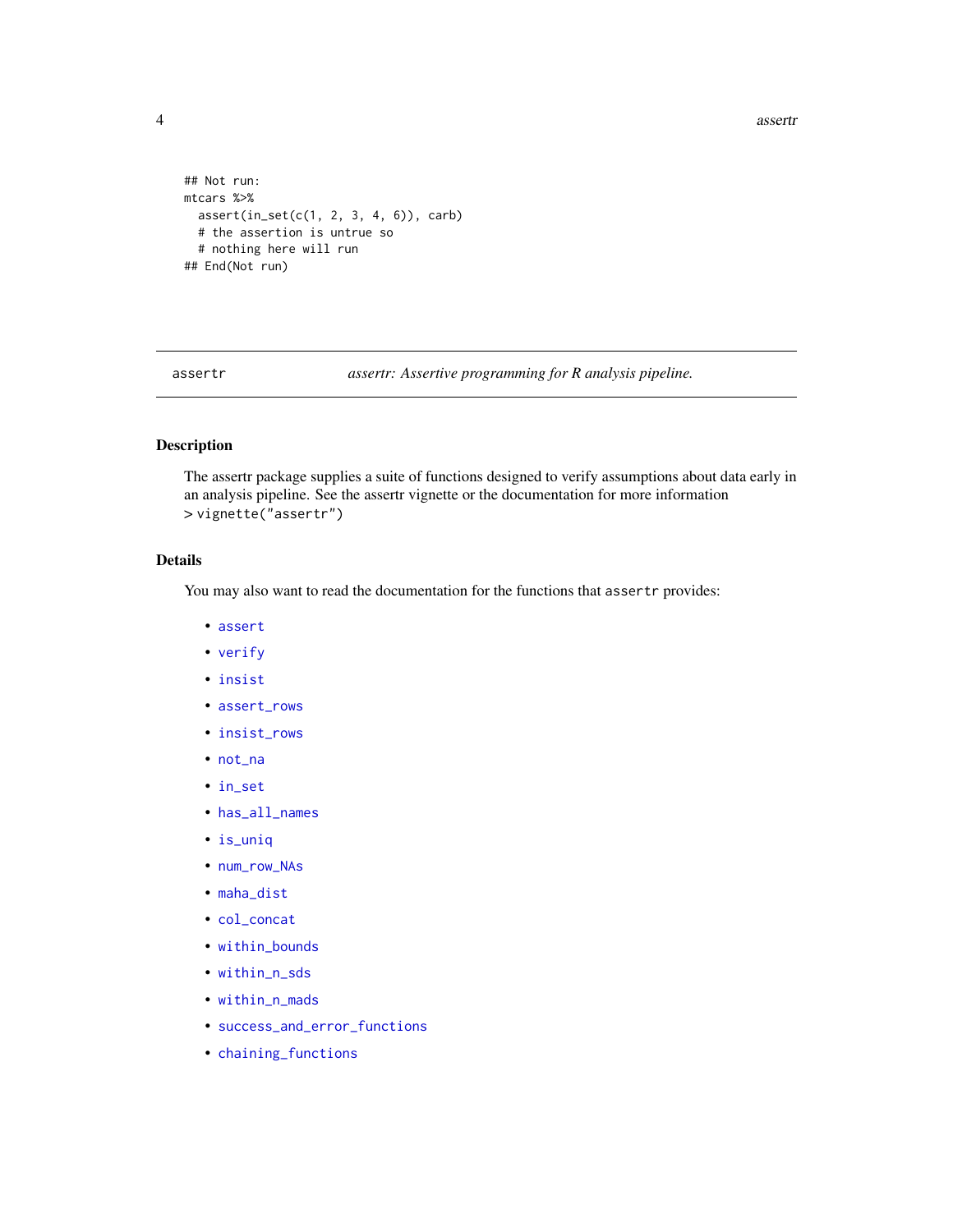# <span id="page-4-0"></span>assert\_rows 5

#### Examples

```
library(magrittr) # for the piping operator
library(dplyr)
# this confirms that
# - that the dataset contains more than 10 observations
# - that the column for 'miles per gallon' (mpg) is a positive number
# - that the column for 'miles per gallon' (mpg) does not contain a datum
# that is outside 4 standard deviations from its mean, and
# - that the am and vs columns (automatic/manual and v/straight engine,
# respectively) contain 0s and 1s only
# - each row contains at most 2 NAs
# - each row's mahalanobis distance is within 10 median absolute deviations of
# all the distance (for outlier detection)
mtcars %>%
 verify(nrow(.) > 10) %>%
 verify(mpg > 0) %>%
 insist(within_n_sds(4), mpg) %>%
 assert(in_set(0,1), am, vs) %assert_rows(num_row_NAs, within_bounds(0,2), everything()) %>%
 insist_rows(maha_dist, within_n_mads(10), everything()) %>%
 group_by(cyl) %>%
 summarise(avg.mpg=mean(mpg))
```
<span id="page-4-1"></span>assert\_rows *Raises error if predicate is FALSE for any row after applying row reduction function*

#### **Description**

Meant for use in a data analysis pipeline, this function applies a function to a data frame that reduces each row to a single value. Then, a predicate function is applied to each of the row reduction values. If any of these predicate applications yield FALSE, this function will raise an error, effectively terminating the pipeline early. If there are no FALSEs, this function will just return the data that it was supplied for further use in later parts of the pipeline.

#### Usage

```
assert_rows(
  data,
  row_reduction_fn,
 predicate,
  ...,
  success_fun = success_continue,
  error_fun = error_stop
```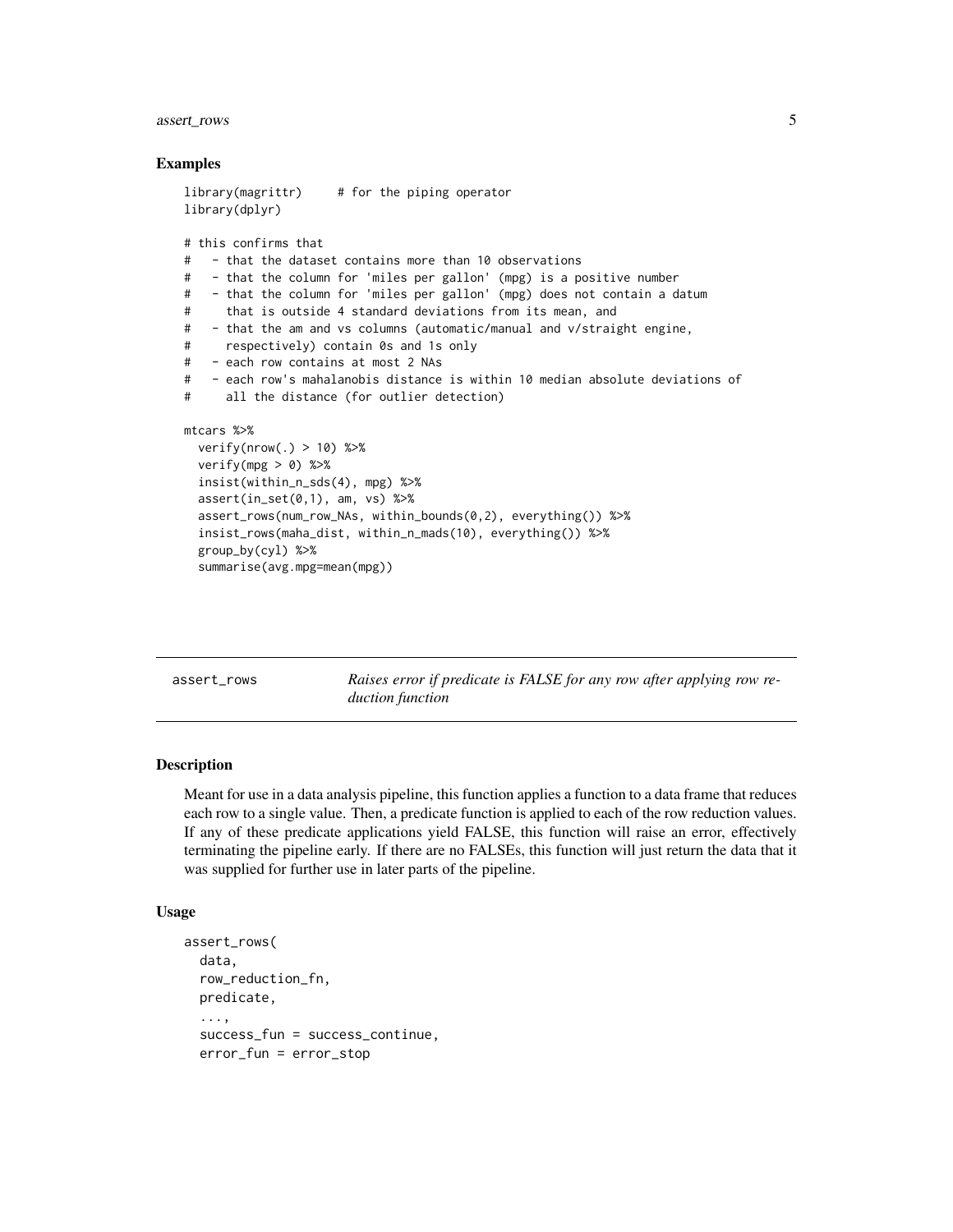```
\mathcal{L}assert_rows_(
  data,
  row_reduction_fn,
  predicate,
  ...,
  .dots,
  success_fun = success_continue,
  error_fun = error_stop
\mathcal{L}
```
# Arguments

| data             | A data frame                                                                                      |
|------------------|---------------------------------------------------------------------------------------------------|
| row_reduction_fn |                                                                                                   |
|                  | A function that returns a value for each row of the provided data frame                           |
| predicate        | A function that returns FALSE when violated                                                       |
| $\ddots$ .       | Comma separated list of unquoted expressions. Uses dplyr's select to select<br>columns from data. |
| success_fun      | Function to call if assertion passes. Defaults to returning data.                                 |
| error_fun        | Function to call if assertion fails. Defaults to printing a summary of all errors.                |
| .dots            | Use assert_rows_() to select columns using standard evaluation.                                   |

# Details

For examples of possible choices for the success\_fun and error\_fun parameters, run help("success\_and\_error\_functions")

# Value

By default, the data is returned if predicate assertion is TRUE and and error is thrown if not. If a non-default success\_fun or error\_fun is used, the return values of these function will be returned.

#### Note

See vignette("assertr") for how to use this in context

# See Also

[insist\\_rows](#page-10-1) [assert](#page-1-1) [verify](#page-21-1) [insist](#page-9-1)

# Examples

```
# returns mtcars
assert_rows(mtcars, num_row_NAs, within_bounds(0,2), mpg:carb)
```
library(magrittr)  $\qquad$  # for piping operator

<span id="page-5-0"></span>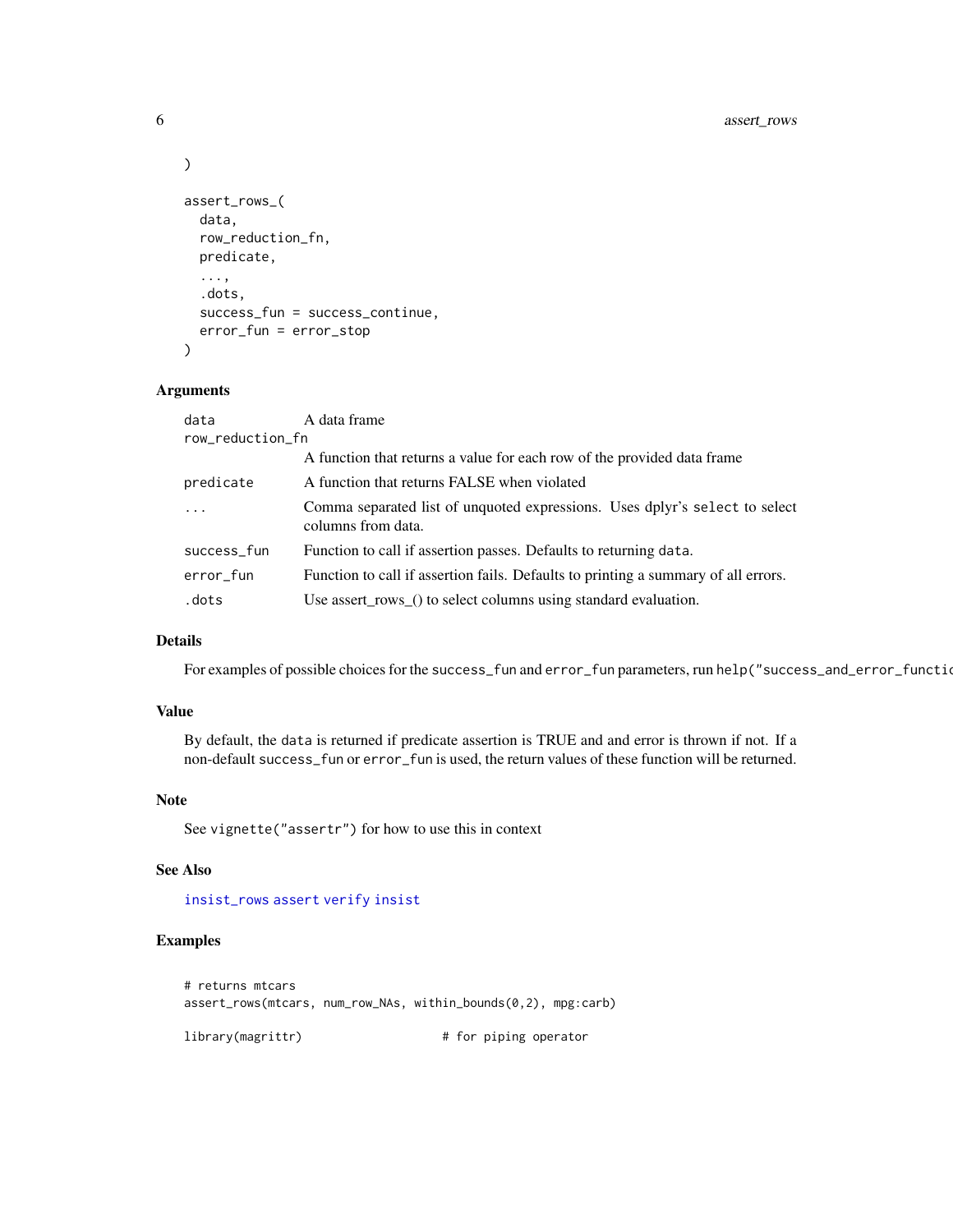# <span id="page-6-0"></span>chaining\_functions 7

```
mtcars %>%
  assert_rows(rowSums, within_bounds(0,2), vs:am)
  # anything here will run
## Not run:
mtcars %>%
  assert_rows(rowSums, within_bounds(0,1), vs:am)
  # the assertion is untrue so
  # nothing here will run
## End(Not run)
```
<span id="page-6-1"></span>chaining\_functions *Chaining functions*

#### Description

These functions are for starting and ending a sequence of assertr assertions and overriding the default behavior of assertr halting execution on the first error.

# Usage

chain\_start(data)

chain\_end(data, success\_fun = success\_continue, error\_fun = error\_report)

#### Arguments

| data        | A data frame                                                                       |
|-------------|------------------------------------------------------------------------------------|
| success fun | Function to call if assertion passes. Defaults to returning data.                  |
| error fun   | Function to call if assertion fails. Defaults to printing a summary of all errors. |

#### Details

For more information, read the relevant section in this package's vignette using, vignette("assertr")

For examples of possible choices for the success\_fun and error\_fun parameters, run help("success\_and\_error\_functions")

```
library(magrittr)
```

```
mtcars %>%
  chain_start() %>%
  verify(nrow(mtcars) > 10) %>%
  verify(mpg > 0) %>%
  insist(within_n_sds(4), mpg) %>%
  assert(in_set(0,1), am, vs) %>%
  chain_end()
```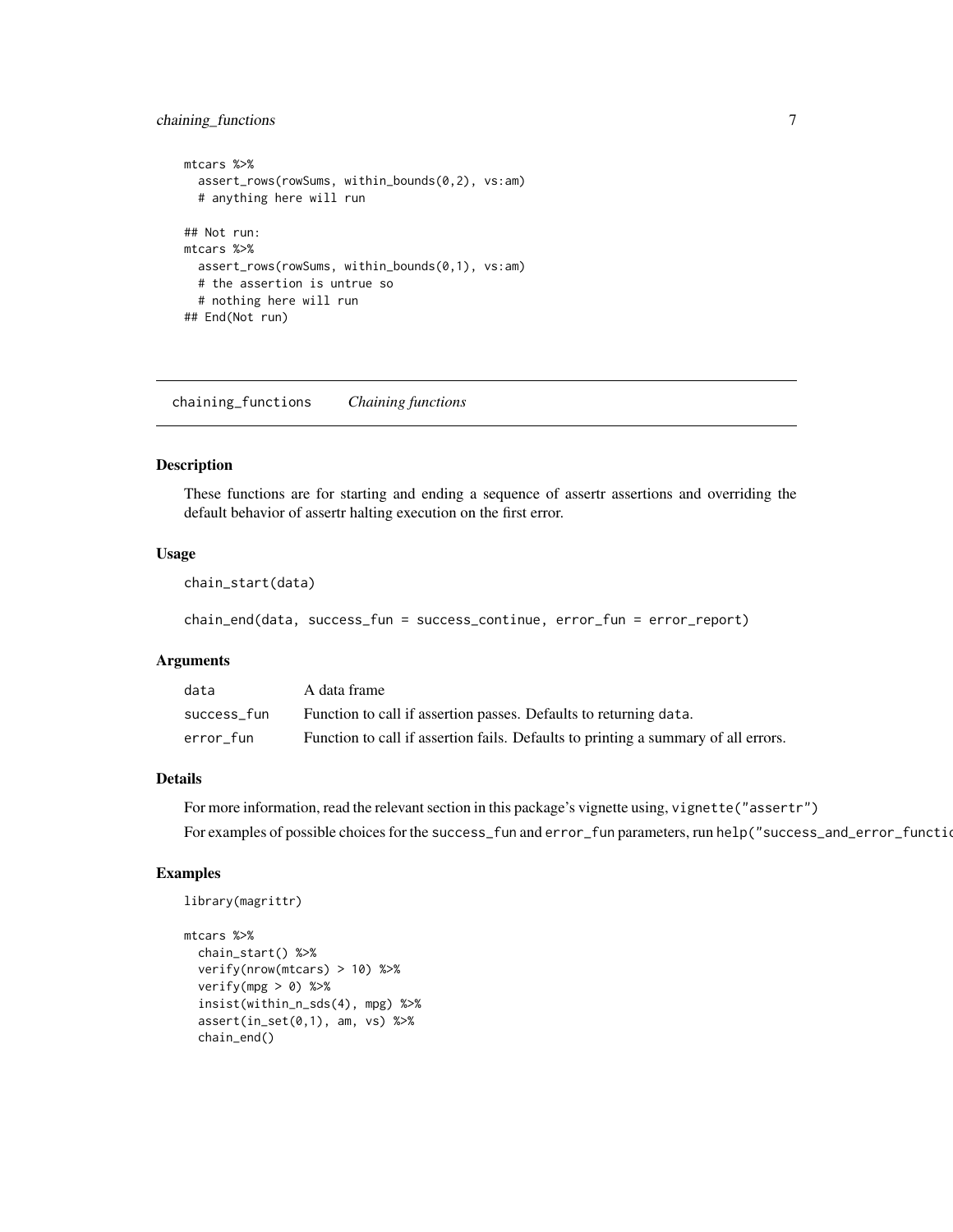This function will return a vector, with the same length as the number of rows of the provided data frame. Each element of the vector will be it's corresponding row with all of its values (one for each column) "pasted" together in a string.

# Usage

col\_concat(data, sep = "")

#### **Arguments**

| data | A data frame                                        |
|------|-----------------------------------------------------|
| sep  | A string to separate the columns with (default: "") |

# Value

A vector of rows concatenated into strings

#### See Also

[paste](#page-0-0)

```
col_concat(mtcars)
library(magrittr) # for piping operator
# you can use "assert_rows", "is_uniq", and this function to
# check if joint duplicates (across different columns) appear
# in a data frame
## Not run:
mtcars %>%
 assert_rows(col_concat, is_uniq, mpg, hp)
 # fails because the first two rows are jointly duplicates
 # on these two columns
## End(Not run)
mtcars %>%
 assert_rows(col_concat, is_uniq, mpg, hp, wt) # ok
```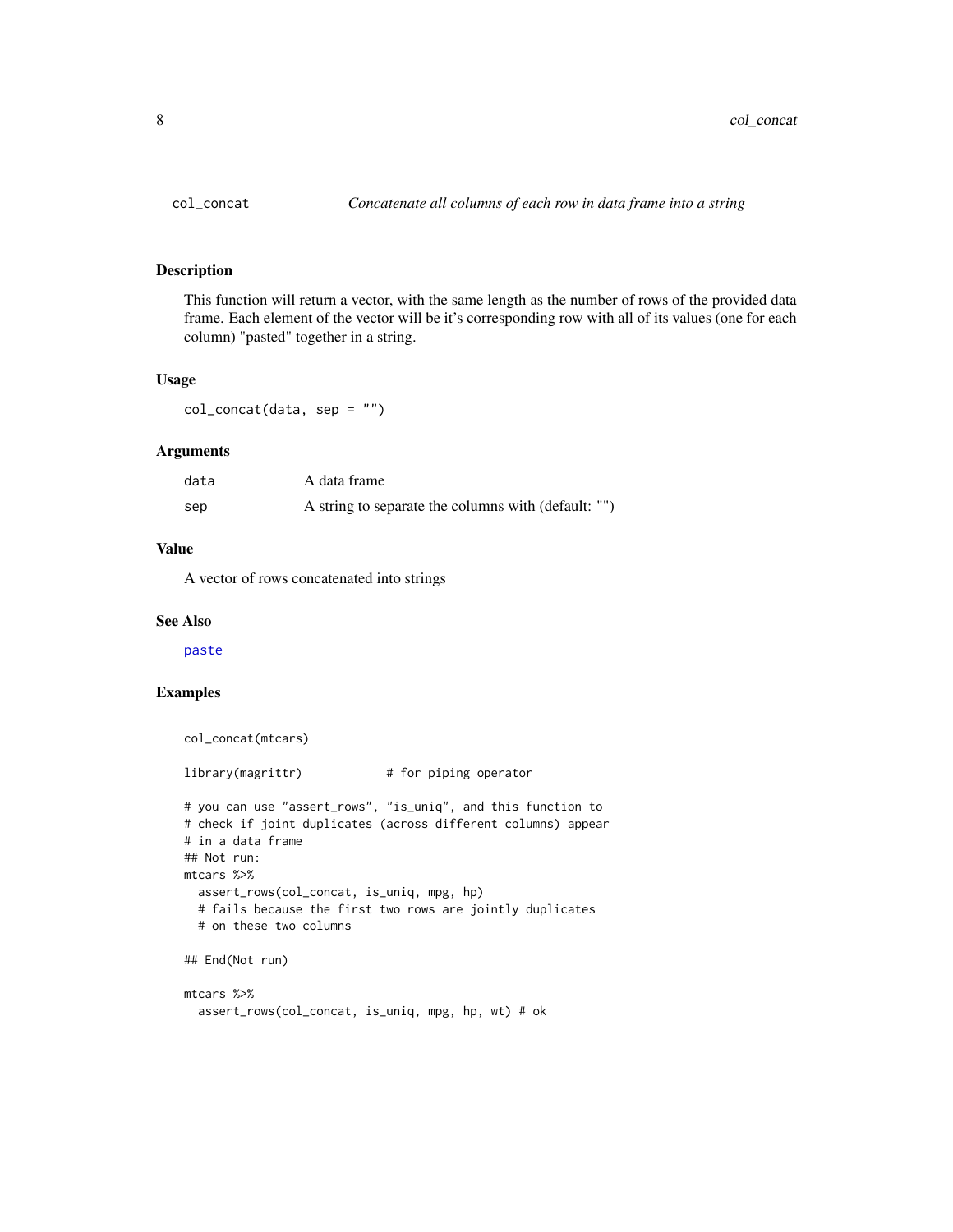<span id="page-8-1"></span><span id="page-8-0"></span>

This function checks parent frame environment for existence of names. This is meant to be used with 'assertr''s 'verify' function to check for the existence of specific column names in a 'data.frame' that is piped to 'verify'. It can also work on a non-'data.frame' list.

#### Usage

has\_all\_names(...)

#### Arguments

... A arbitrary amount of quoted names to check for

#### Value

TRUE is all names exist, FALSE if not

# See Also

[exists](#page-0-0)

```
verify(mtcars, has_all_names("mpg", "wt", "qsec"))
library(magrittr) # for pipe operator
## Not run:
mtcars %>%
  verify(has_all_names("mpgg")) # fails
## End(Not run)
mpgg <- "something"
mtcars %>%
  verify(exists("mpgg")) # passes but big mistake
## Not run:
mtcars %>%
  verify(has_all_names("mpgg")) # correctly fails
## End(Not run)
```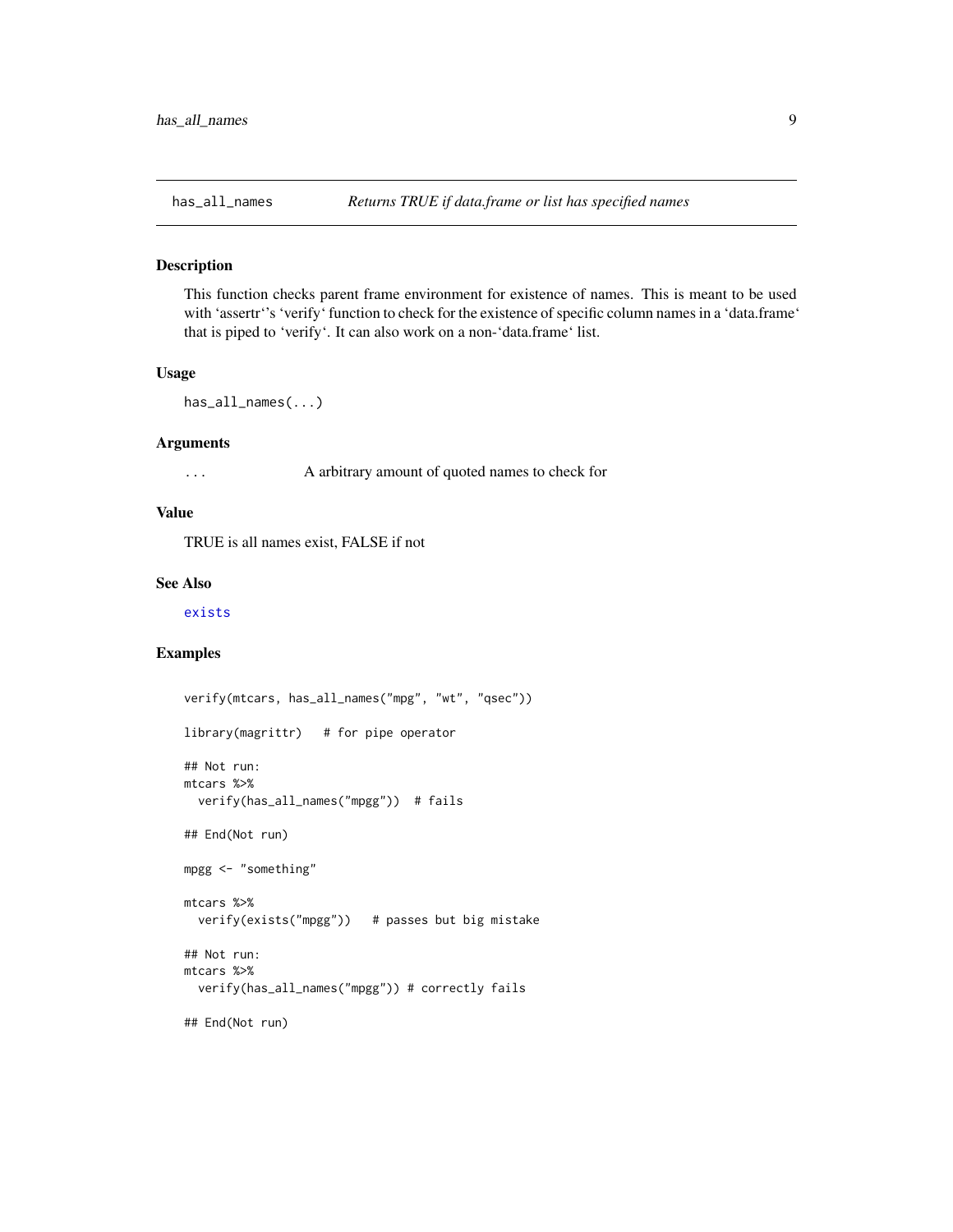<span id="page-9-1"></span><span id="page-9-0"></span>

Meant for use in a data analysis pipeline, this function applies a predicate generating function to each of the columns indicated. It will then use these predicates to check every element of those columns. If any of these predicate applications yield FALSE, this function will raise an error, effectively terminating the pipeline early. If there are no FALSES, this function will just return the data that it was supplied for further use in later parts of the pipeline.

#### Usage

```
insist(
  data,
 predicate_generator,
  ...,
 success_fun = success_continue,
  error_fun = error_stop
)
insist_(
  data,
 predicate_generator,
  ...,
  .dots,
  success_fun = success_continue,
  error_fun = error_stop
)
```
# Arguments

| data                | A data frame                                                                                                                                                                                            |  |
|---------------------|---------------------------------------------------------------------------------------------------------------------------------------------------------------------------------------------------------|--|
| predicate_generator |                                                                                                                                                                                                         |  |
|                     | A function that is applied to each of the column vectors selected. This will pro-<br>duce, for every column, a true predicate function to be applied to every element<br>in the column vectors selected |  |
| $\cdots$            | Comma separated list of unquoted expressions. Uses dplyr's select to select<br>columns from data.                                                                                                       |  |
| success_fun         | Function to call if assertion passes. Defaults to returning data.                                                                                                                                       |  |
| error_fun           | Function to call if assertion fails. Defaults to printing a summary of all errors.                                                                                                                      |  |
| .dots               | Use insist_() to select columns using standard evaluation.                                                                                                                                              |  |

# Details

For examples of possible choices for the success\_fun and error\_fun parameters, run help("success\_and\_error\_functions")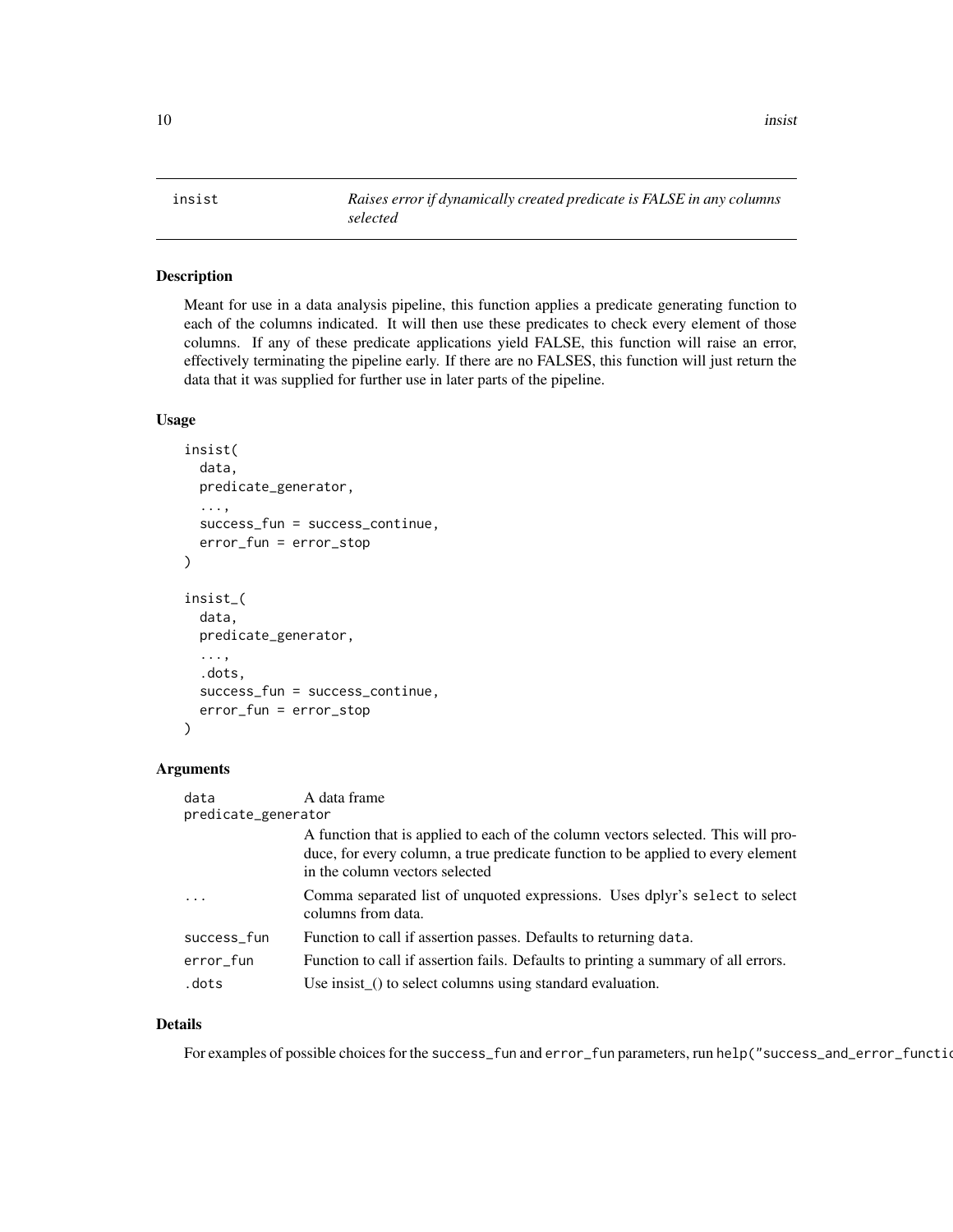#### <span id="page-10-0"></span>insist\_rows 11

# Value

By default, the data is returned if dynamically created predicate assertion is TRUE and and error is thrown if not. If a non-default success\_fun or error\_fun is used, the return values of these function will be returned.

#### Note

See vignette("assertr") for how to use this in context

# See Also

[assert](#page-1-1) [verify](#page-21-1) [insist\\_rows](#page-10-1) [assert\\_rows](#page-4-1)

#### Examples

```
insist(iris, within_n_sds(3), Sepal.Length) # returns iris
library(magrittr)
iris %>%
 insist(within_n_sds(4), Sepal.Length:Petal.Width)
 # anything here will run
## Not run:
iris %>%
 insist(within_n_sds(3), Sepal.Length:Petal.Width)
 # datum at index 16 of 'Sepal.Width' vector is (4.4)
 # is outside 3 standard deviations from the mean of Sepal.Width.
 # The check fails, raises a fatal error, and the pipeline
 # is terminated so nothing after this statement will run
## End(Not run)
```
<span id="page-10-1"></span>insist\_rows *Raises error if dynamically created predicate is FALSE for any row after applying row reduction function*

#### Description

Meant for use in a data analysis pipeline, this function applies a function to a data frame that reduces each row to a single value. Then, a predicate generating function is applied to row reduction values. It will then use these predicates to check each of the row reduction values. If any of these predicate applications yield FALSE, this function will raise an error, effectively terminating the pipeline early. If there are no FALSEs, this function will just return the data that it was supplied for further use in later parts of the pipeline.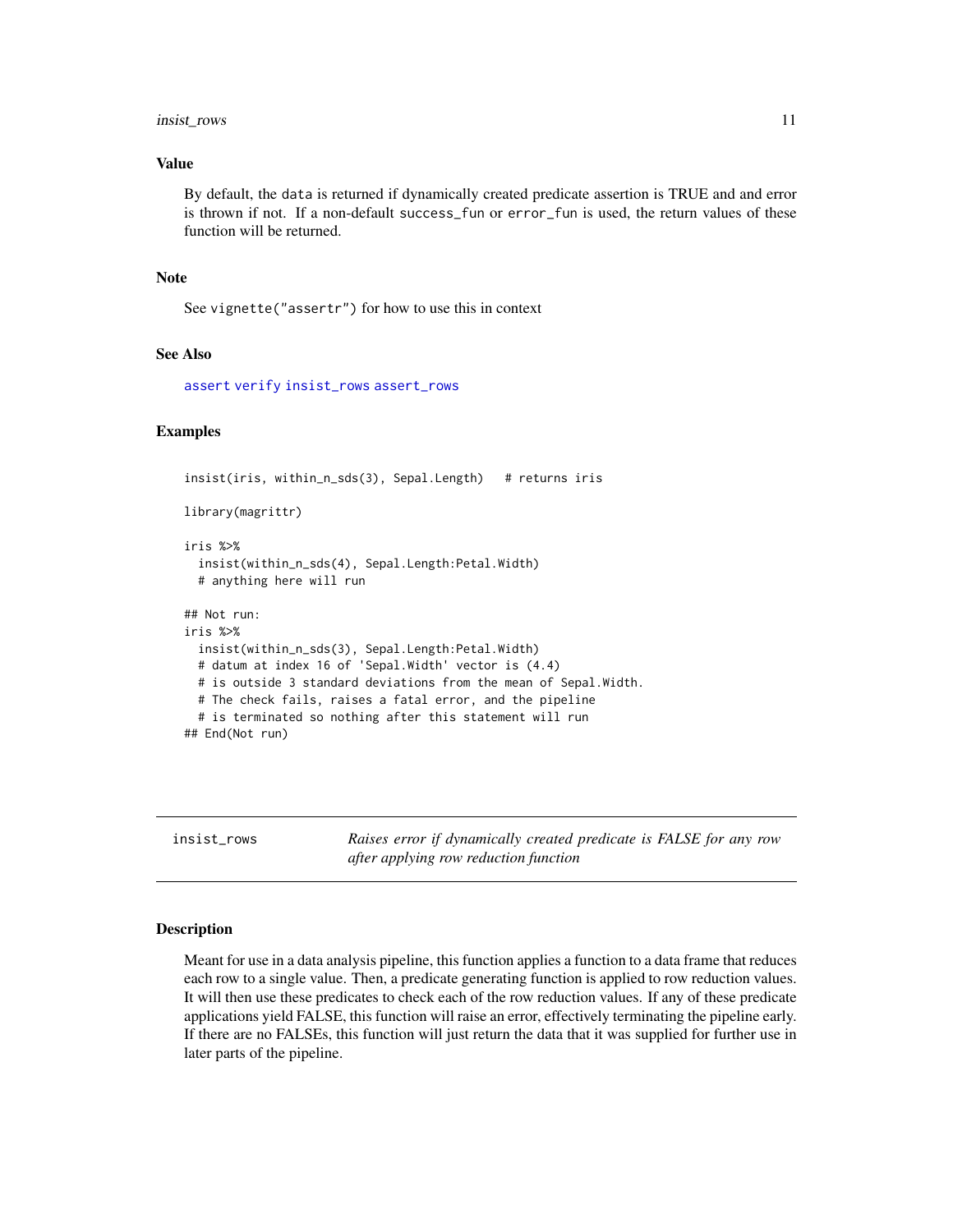# Usage

```
insist_rows(
 data,
  row_reduction_fn,
 predicate_generator,
  ...,
  success_fun = success_continue,
  error_fun = error_stop
)
insist_rows_(
  data,
  row_reduction_fn,
 predicate_generator,
  ...,
  .dots,
  success_fun = success_continue,
 error_fun = error_stop
\lambda
```
#### Arguments

| data                | A data frame                                                                                                                                                                                                      |
|---------------------|-------------------------------------------------------------------------------------------------------------------------------------------------------------------------------------------------------------------|
| row_reduction_fn    |                                                                                                                                                                                                                   |
|                     | A function that returns a value for each row of the provided data frame                                                                                                                                           |
| predicate_generator |                                                                                                                                                                                                                   |
|                     | A function that is applied to the results of the row reduction function. This will<br>produce, a true predicate function to be applied to every element in the vector<br>that the row reduction function returns. |
|                     | Comma separated list of unquoted expressions. Uses dplyr's select to select<br>columns from data.                                                                                                                 |
| success_fun         | Function to call if assertion passes. Defaults to returning data.                                                                                                                                                 |
| error_fun           | Function to call if assertion fails. Defaults to printing a summary of all errors.                                                                                                                                |
| .dots               | Use insist_rows_() to select columns using standard evaluation.                                                                                                                                                   |

# Details

For examples of possible choices for the success\_fun and error\_fun parameters, run help("success\_and\_error\_functions")

# Value

By default, the data is returned if dynamically created predicate assertion is TRUE and and error is thrown if not. If a non-default success\_fun or error\_fun is used, the return values of these function will be returned.

# Note

See vignette("assertr") for how to use this in context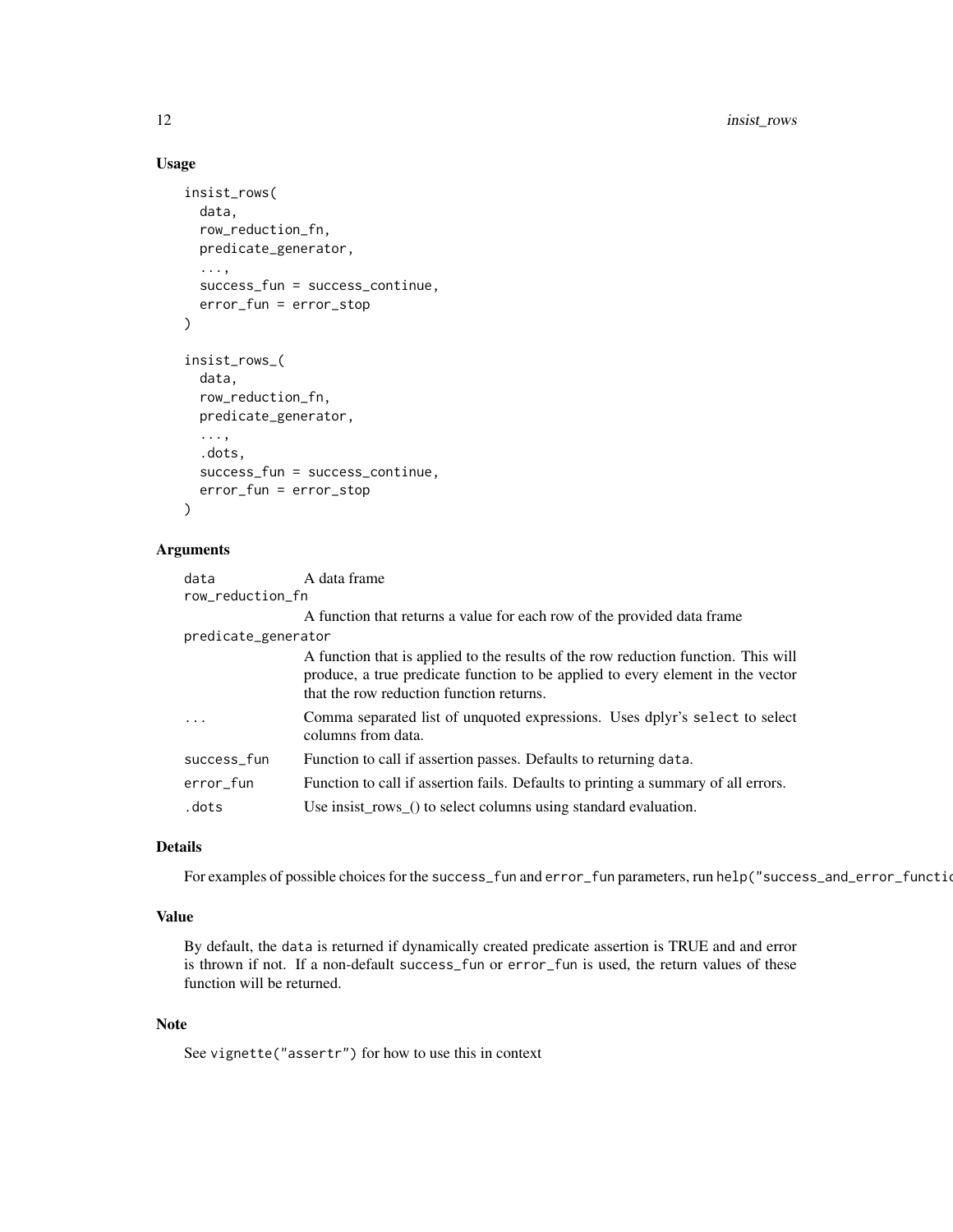<span id="page-12-0"></span> $\frac{13}{13}$ 

# See Also

[insist](#page-9-1) [assert\\_rows](#page-4-1) [assert](#page-1-1) [verify](#page-21-1)

# Examples

```
# returns mtcars
insist_rows(mtcars, maha_dist, within_n_mads(30), mpg:carb)
library(magrittr) \qquad # for piping operator
mtcars %>%
 insist_rows(maha_dist, within_n_mads(10), vs:am)
 # anything here will run
## Not run:
mtcars %>%
 insist_rows(maha_dist, within_n_mads(1), everything())
 # the assertion is untrue so
 # nothing here will run
## End(Not run)
```
<span id="page-12-1"></span>

in\_set *Returns TRUE if value in set*

# Description

This function returns a predicate function that will take a single value and return TRUE if the value is a member of the set of objects supplied. This doesn't actually check the membership of anything–it only returns a function that actually does the checking when called with a value. This is a convenience function meant to return a predicate function to be used in an [assertr](#page-3-1) assertion. You can use the 'inverse' flag (default FALSE) to check if the arguments are NOT in the set.

#### Usage

```
in_set(..., allow.na = TRUE, inverse = FALSE)
```
#### Arguments

| $\cdot$ $\cdot$ $\cdot$ | objects that make up the set                                                            |
|-------------------------|-----------------------------------------------------------------------------------------|
| allow.na                | A logical indicating whether NAs (including NaNs) should be permitted (default<br>TRUE) |
| inverse                 | A logical indicating whether it should test if arguments are NOT in the set             |

#### Value

A function that takes one value and returns TRUE if the value is in the set defined by the arguments supplied by in\_set and FALSE otherwise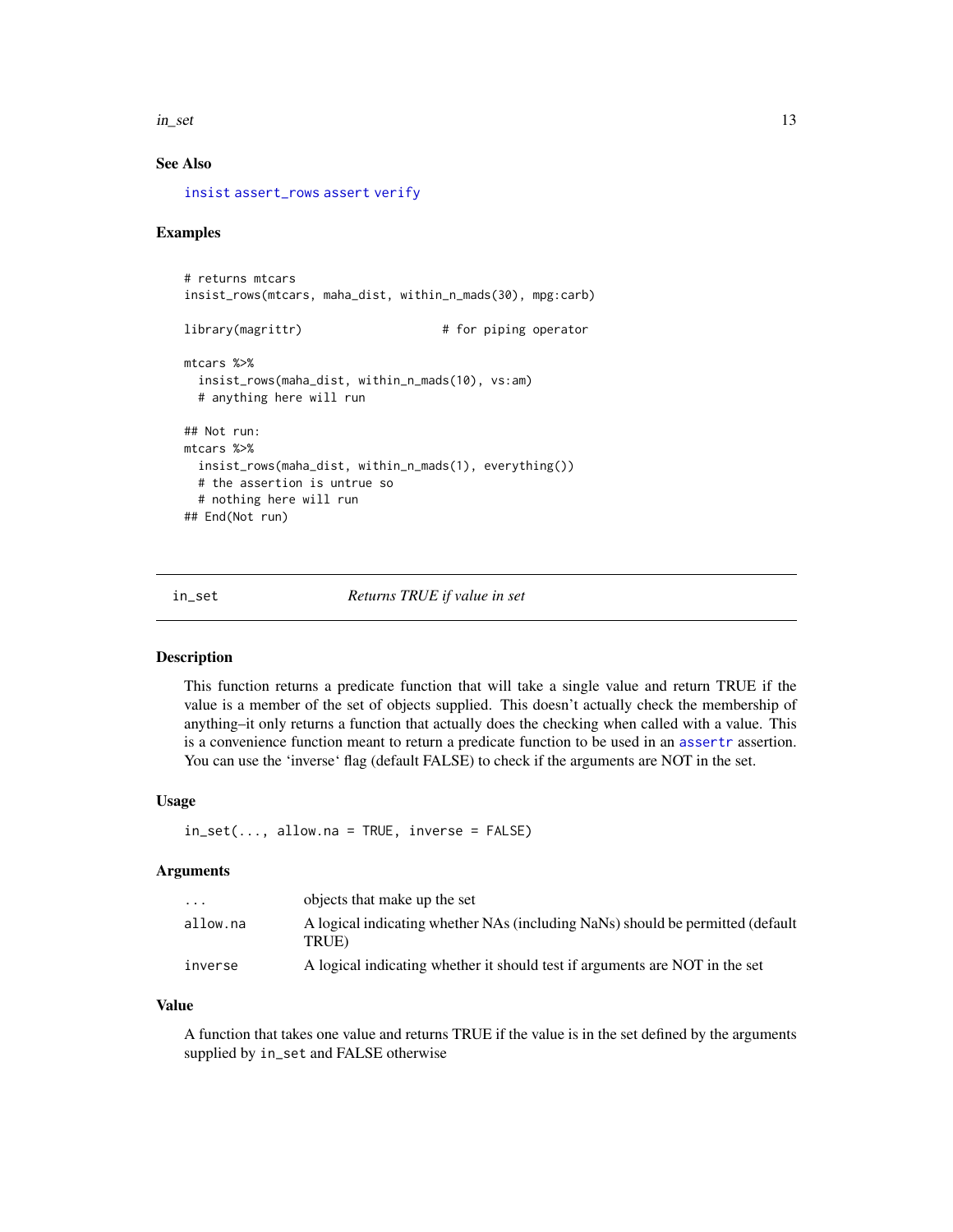14 is\_uniq

#### See Also

[%in%](#page-0-0)

#### Examples

```
predicate \leq in_set(3,4)
predicate(4)
## is equivalent to
in_set(3,4)(3)
# inverting the function works thusly...
in_set(3, 4, inverse=TRUE)(c(5, 2, 3))
# TRUE TRUE FALSE
# the remainder of division by 2 is always 0 or 1
rem <- 10 %% 2
in_set(0,1)(rem)
## this is meant to be used as a predicate in an assert statement
assert(mtcars, in_set(3,4,5), gear)
## or in a pipeline, like this was meant for
library(magrittr)
mtcars %>%
  assert(in_set(3,4,5), gear) %>%
  assert(in_set(\emptyset,1), vs, am)
```
<span id="page-13-1"></span>is\_uniq *Returns TRUE where no elements appear more than once*

# Description

This function is meant to take only a vector. It relies heavily on the [duplicated](#page-0-0) function where it can be thought of as the inverse. Where this function differs, though–besides being only meant for one vector or column–is that it marks the first occurrence of a duplicated value as "non unique", as well.

#### Usage

is\_uniq(..., allow.na = FALSE)

<span id="page-13-0"></span>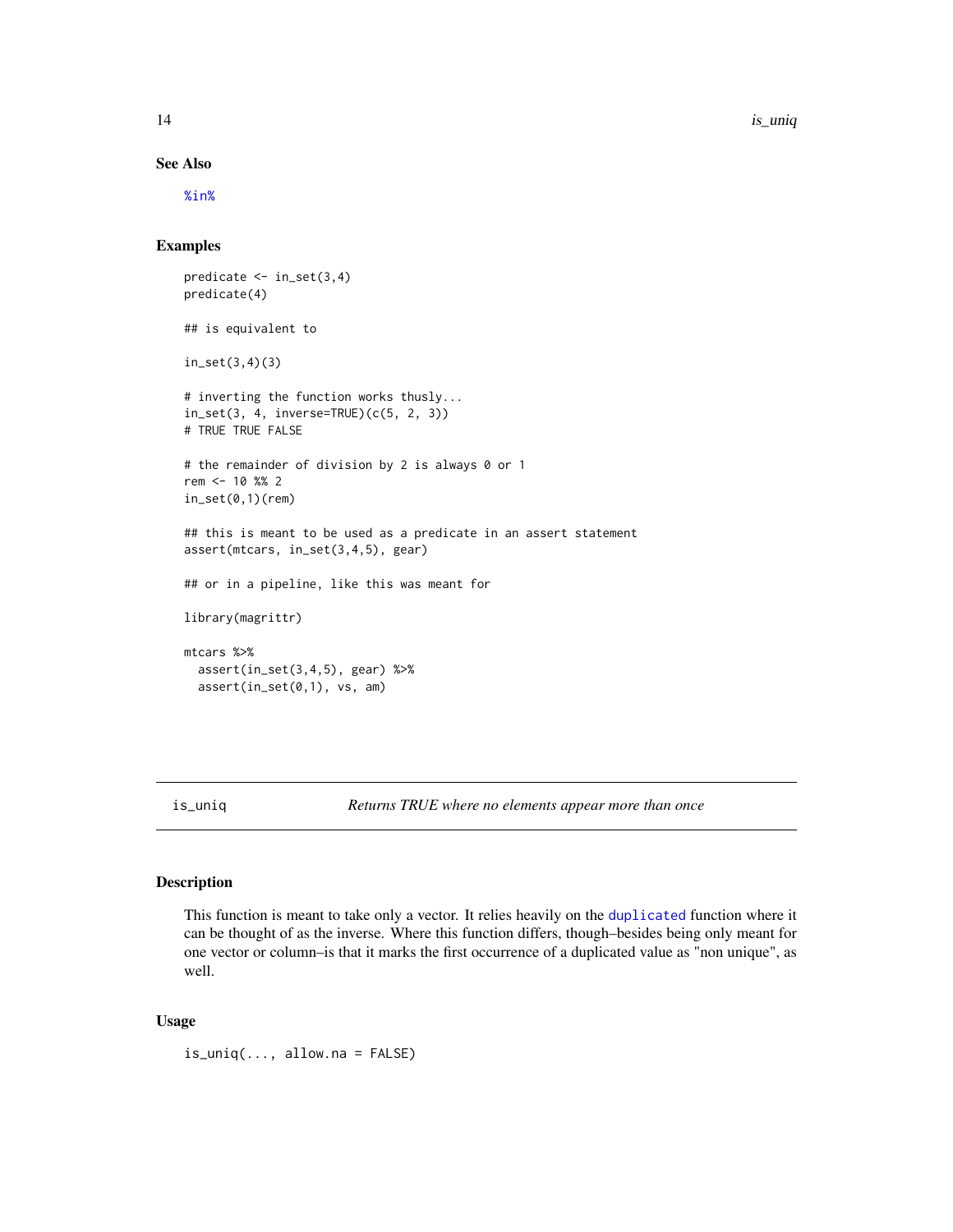# <span id="page-14-0"></span>maha\_dist 15

# Arguments

| .        | One or more vectors to check for unique combinations of elements                                                                                                                          |
|----------|-------------------------------------------------------------------------------------------------------------------------------------------------------------------------------------------|
| allow.na | A logical indicating whether NAs should be preserved as missing values in<br>the return value (FALSE) or if they should be treated just like any other value<br>(TRUE) (default is FALSE) |

# Value

A vector of the same length where the corresponding element is TRUE if the element only appears once in the vector and FALSE otherwise

# See Also

[duplicated](#page-0-0)

# Examples

is\_uniq(1:10) is\_uniq(c(1,1,2,3), c(1,2,2,3))

## Not run: # returns FALSE where a "5" appears is\_uniq(c(1:10, 5))

## End(Not run)

library(magrittr)

## Not run: # this fails 4 times mtcars %>% assert(is\_uniq, qsec)

## End(Not run)

<span id="page-14-1"></span>maha\_dist *Computes mahalanobis distance for each row of data frame*

# Description

This function will return a vector, with the same length as the number of rows of the provided data frame, corresponding to the average mahalanobis distances of each row from the whole data set.

#### Usage

maha\_dist(data, keep.NA = TRUE, robust = FALSE, stringsAsFactors = FALSE)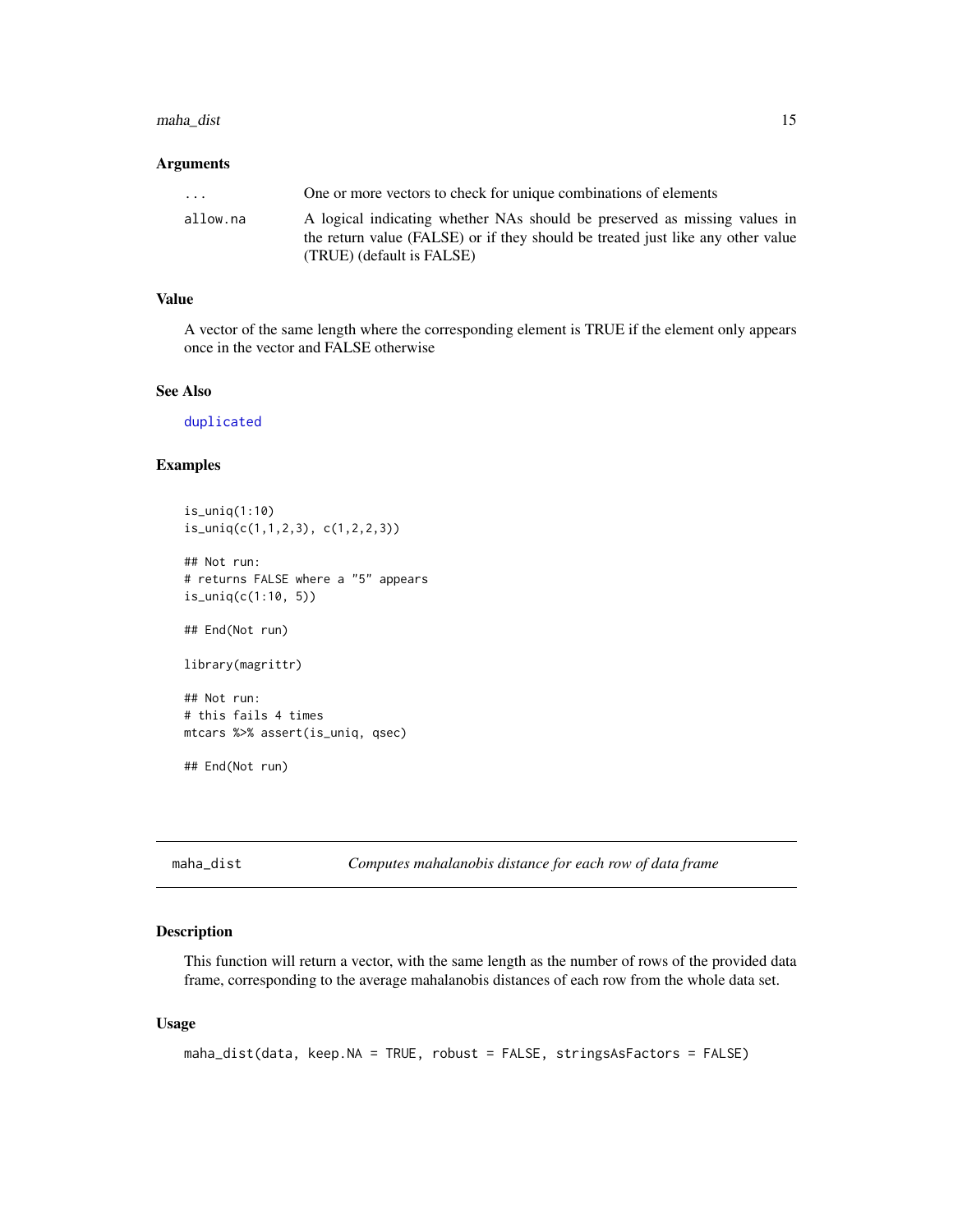# <span id="page-15-0"></span>Arguments

| data             | A data frame                                                                                          |
|------------------|-------------------------------------------------------------------------------------------------------|
| keep.NA          | Ensure that every row with missing data remains NA in the output? TRUE by<br>default.                 |
| robust           | Attempt to compute mahalanobis distance based on robust covariance matrix?<br><b>FALSE</b> by default |
| stringsAsFactors |                                                                                                       |
|                  | Convert non-factor string columns into factors? FALSE by default                                      |

#### Details

This is useful for finding anomalous observations, row-wise.

It will convert any categorical variables in the data frame into numerics as long as they are factors. For example, in order for a character column to be used as a component in the distance calculations, it must either be a factor, or converted to a factor by using the stringsAsFactors parameter.

# Value

A vector of observation-wise mahalanobis distances.

# See Also

[insist\\_rows](#page-10-1)

```
maha_dist(mtcars)
maha_dist(iris, robust=TRUE)
library(magrittr) # for piping operator
library(dplyr) # for "everything()" function
# using every column from mtcars, compute mahalanobis distance
# for each observation, and ensure that each distance is within 10
# median absolute deviations from the median
mtcars %>%
 insist_rows(maha_dist, within_n_mads(10), everything())
 ## anything here will run
```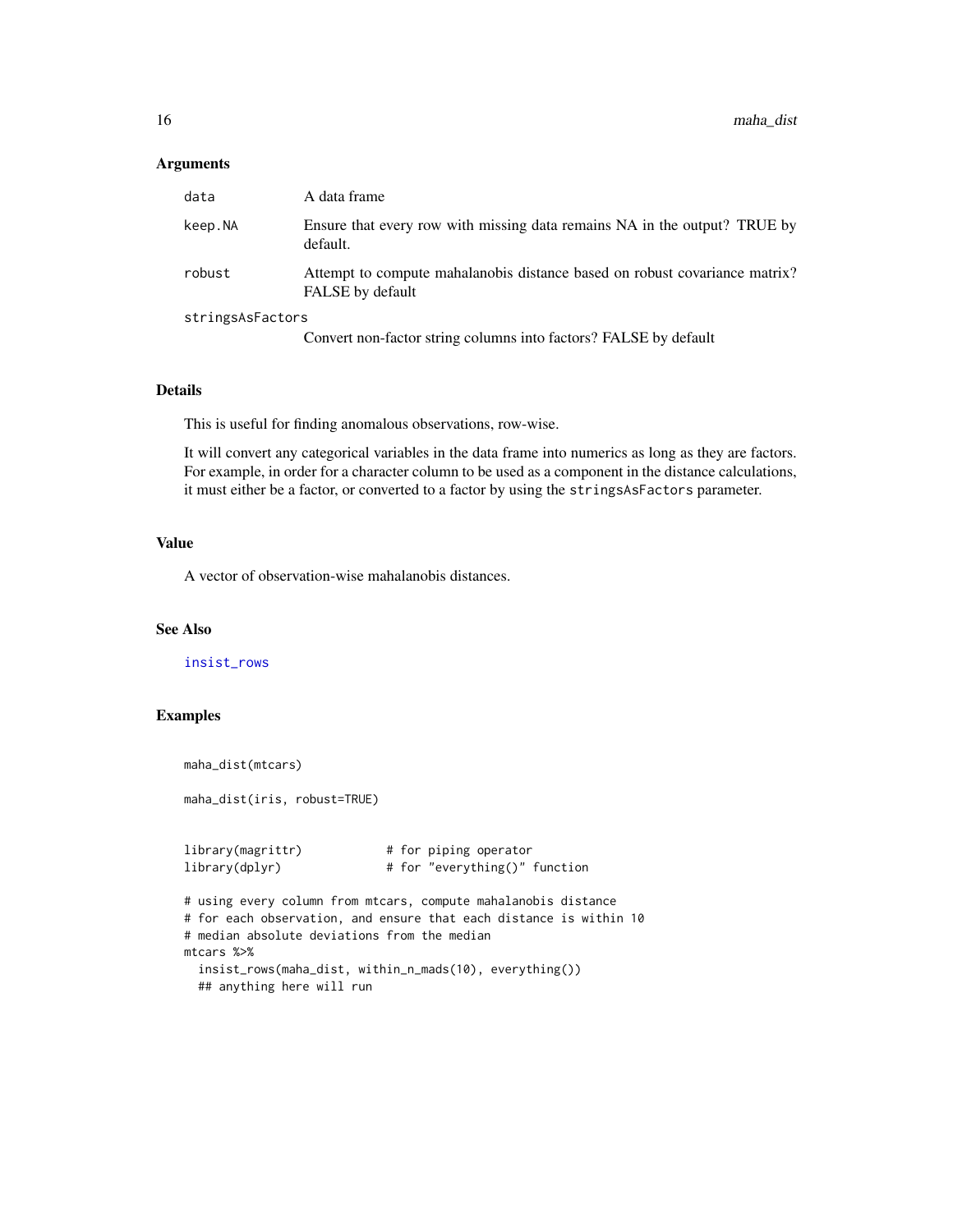<span id="page-16-1"></span><span id="page-16-0"></span>

This is the inverse of [is.na](#page-0-0). This is a convenience function meant to be used as a predicate in an [assertr](#page-3-1) assertion.

#### Usage

not\_na(x, allow.NaN = FALSE)

## Arguments

|           | A R object that supports is na an is nan                            |
|-----------|---------------------------------------------------------------------|
| allow.NaN | A logical indicating whether NaNs should be allowed (default FALSE) |

# Value

A vector of the same length that is TRUE when the element is not NA and FALSE otherwise

#### See Also

[is.na](#page-0-0) [is.nan](#page-0-0)

# Examples

```
not_na(NA)
not_na(2.8)not_na("tree")
not_na(c(1, 2, NA, 4))
```
<span id="page-16-2"></span>num\_row\_NAs *Counts number of NAs in each row*

# Description

This function will return a vector, with the same length as the number of rows of the provided data frame, corresponding to the number of missing values in each row

#### Usage

num\_row\_NAs(data, allow.NaN = FALSE)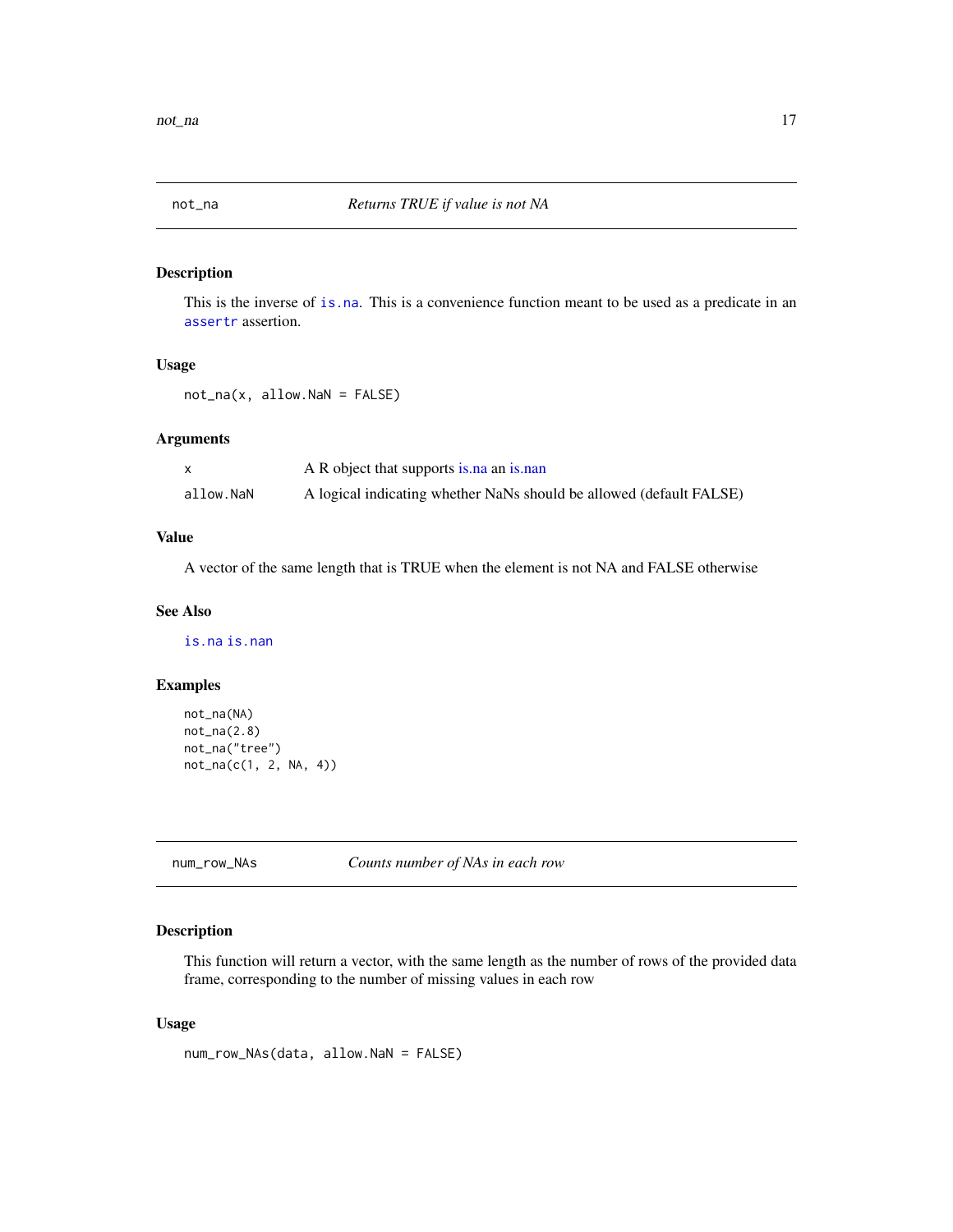# <span id="page-17-0"></span>Arguments

| data      | A data frame                                         |
|-----------|------------------------------------------------------|
| allow.NaN | Treat NaN like NA (by counting it). FALSE by default |

#### Value

A vector of number of missing values in each row

#### See Also

[is.na](#page-0-0) [is.nan](#page-0-0) [not\\_na](#page-16-1)

num\_row\_NAs(mtcars)

# Examples

library(magrittr) # for piping operator library(dplyr) # for "everything()" function # using every column from mtcars, make sure there are at most # 2 NAs in each row. If there are any more than two, error out mtcars %>% assert\_rows(num\_row\_NAs, within\_bounds(0,2), everything()) ## anything here will run

<span id="page-17-1"></span>print.assertr\_assert\_error *Printing assertr's assert errors*

# Description

'print' method for class "assertr\_assert\_error" This prints the error message and the entire twocolumn 'data.frame' holding the indexes and values of the offending data.

#### Usage

```
## S3 method for class 'assertr_assert_error'
print(x, \ldots)
```
#### Arguments

|         | An assertr_assert_error object                    |
|---------|---------------------------------------------------|
| $\cdot$ | Further arguments passed to or from other methods |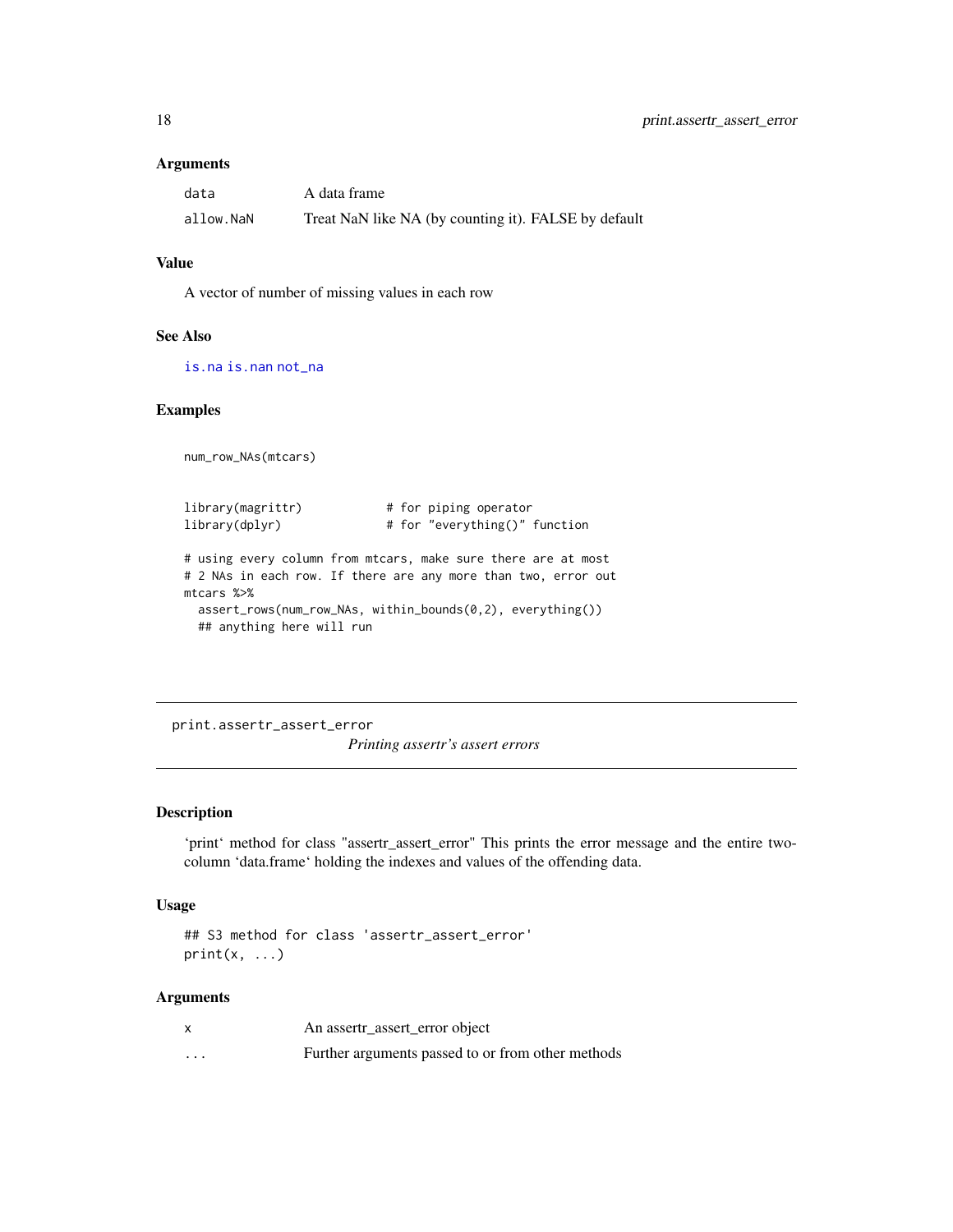<span id="page-18-0"></span>print.assertr\_verify\_error 19

#### See Also

[summary.assertr\\_assert\\_error](#page-20-1)

<span id="page-18-2"></span>print.assertr\_verify\_error

*Printing assertr's verify errors*

# Description

'summary' method for class "assertr\_verify\_error"

# Usage

## S3 method for class 'assertr\_verify\_error'  $print(x, \ldots)$ 

#### **Arguments**

|                         | An assertr_verify_error object.                   |
|-------------------------|---------------------------------------------------|
| $\cdot$ $\cdot$ $\cdot$ | Further arguments passed to or from other methods |

# See Also

[summary.assertr\\_verify\\_error](#page-20-2)

<span id="page-18-1"></span>success\_and\_error\_functions

*Success and error functions*

# Description

The behavior of functions like assert, assert\_rows, insist, insist\_rows, verify when the assertion passes or fails is configurable via the success\_fun and error\_fun parameters, respectively. The success\_fun parameter takes a function that takes the data passed to the assertion function as a parameter. You can write your own success handler function, but there are two provided by this package:

- success\_continue just returns the data that was passed into the assertion function
- success\_logical returns TRUE

The error\_fun parameter takes a function that takes the data passed to the assertion function as a parameter. You can write your own error handler function, but there are a few provided by this package:

• error\_stop - Prints a summary of the errors and halts execution.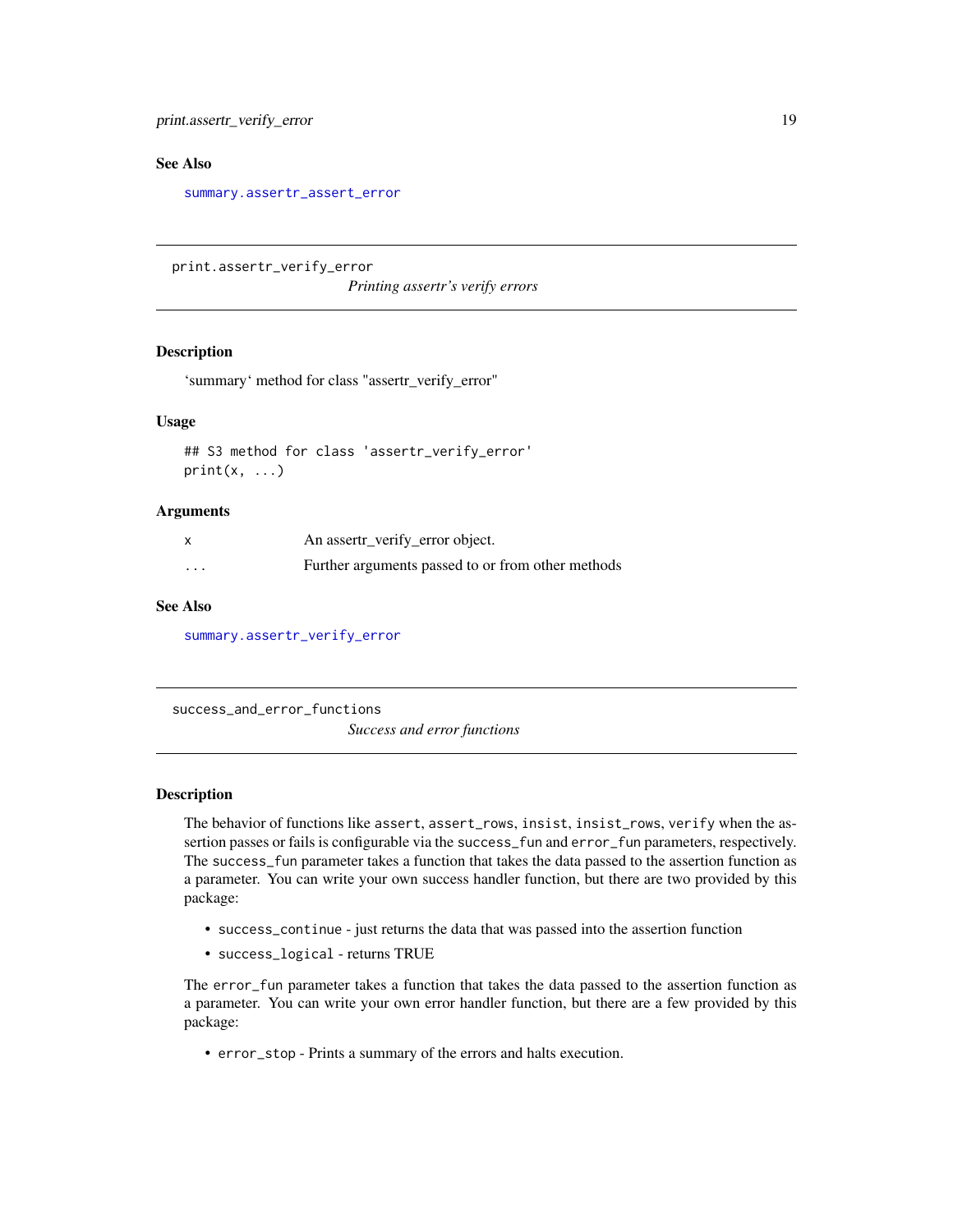- error\_report Prints all the information available about the errors in a "tidy" data.frame (including information such as the name of the predicate used, the offending value, etc...) and halts execution.
- error\_append Attaches the errors to a special attribute of data and returns the data. This is chiefly to allow assertr errors to be accumulated in a pipeline so that all assertions can have a chance to be checked and so that all the errors can be displayed at the end of the chain.
- error\_return Returns the raw object containing all the errors
- error\_df\_return Returns a "tidy" data.frame containing all the errors, including informations such as the name of the predicate used, the offending value, etc...
- error\_logical returns FALSE
- just\_warn Prints a summary of the errors but does not halt execution, it just issues a warning.
- warn\_report Prints all the information available about the errors but does not halt execution, it just issues a warning.

# Usage

```
success_logical(data, ...)
success_continue(data, ...)
error_stop(errors, data = NULL, warn = FALSE, ...)
just_warn(errors, data = NULL)
error_report(errors, data = NULL, warn = FALSE, ...)
warn_report(errors, data = NULL)
error_append(errors, data = NULL)
error_return(errors, data = NULL)
error_df_return(errors, data = NULL)
error_logical(errors, data = NULL, ...)
```
# Arguments

| data     | A data frame                                              |
|----------|-----------------------------------------------------------|
| $\cdots$ | Further arguments passed to or from other methods         |
| errors   | A list of objects of class assertr_errors                 |
| warn     | If TRUE, assertr will issue a warning instead of an error |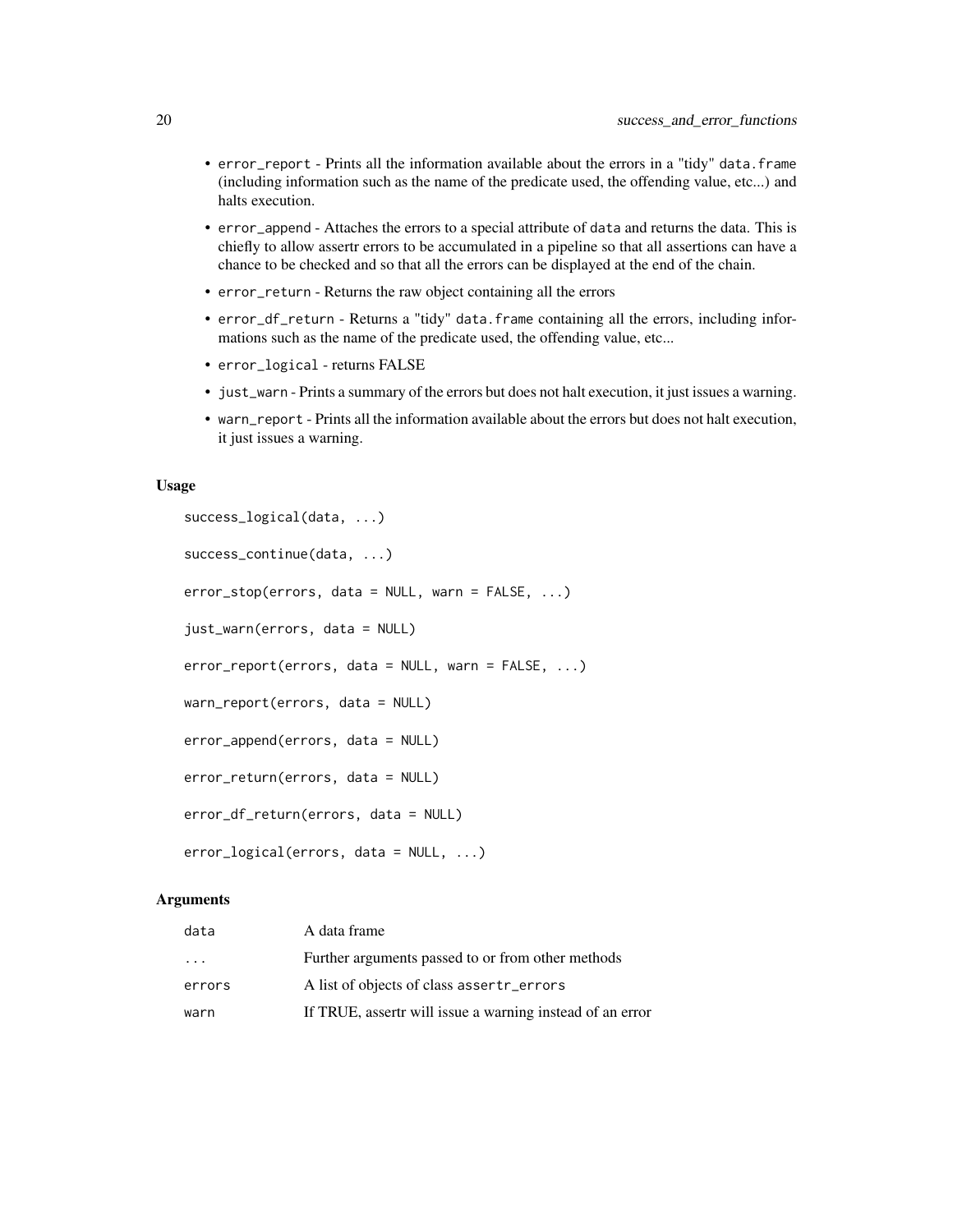<span id="page-20-1"></span><span id="page-20-0"></span>summary.assertr\_assert\_error

*Summarizing assertr's assert errors*

# Description

'summary' method for class "assertr\_assert\_error" This prints the error message and the first five rows of the two-column 'data.frame' holding the indexes and values of the offending data.

# Usage

```
## S3 method for class 'assertr_assert_error'
summary(object, ...)
```
# Arguments

| object                  | An assert __assert_error object                     |
|-------------------------|-----------------------------------------------------|
| $\cdot$ $\cdot$ $\cdot$ | Additional arguments affecting the summary produced |

#### See Also

[print.assertr\\_assert\\_error](#page-17-1)

```
summary.assertr_verify_error
```
*Summarizing assertr's verify errors*

# Description

'summary' method for class "assertr\_verify\_error"

# Usage

```
## S3 method for class 'assertr_verify_error'
summary(object, ...)
```
#### Arguments

| object   | An assertr_verify_error object                      |
|----------|-----------------------------------------------------|
| $\cdots$ | Additional arguments affecting the summary produced |

# See Also

[print.assertr\\_verify\\_error](#page-18-2)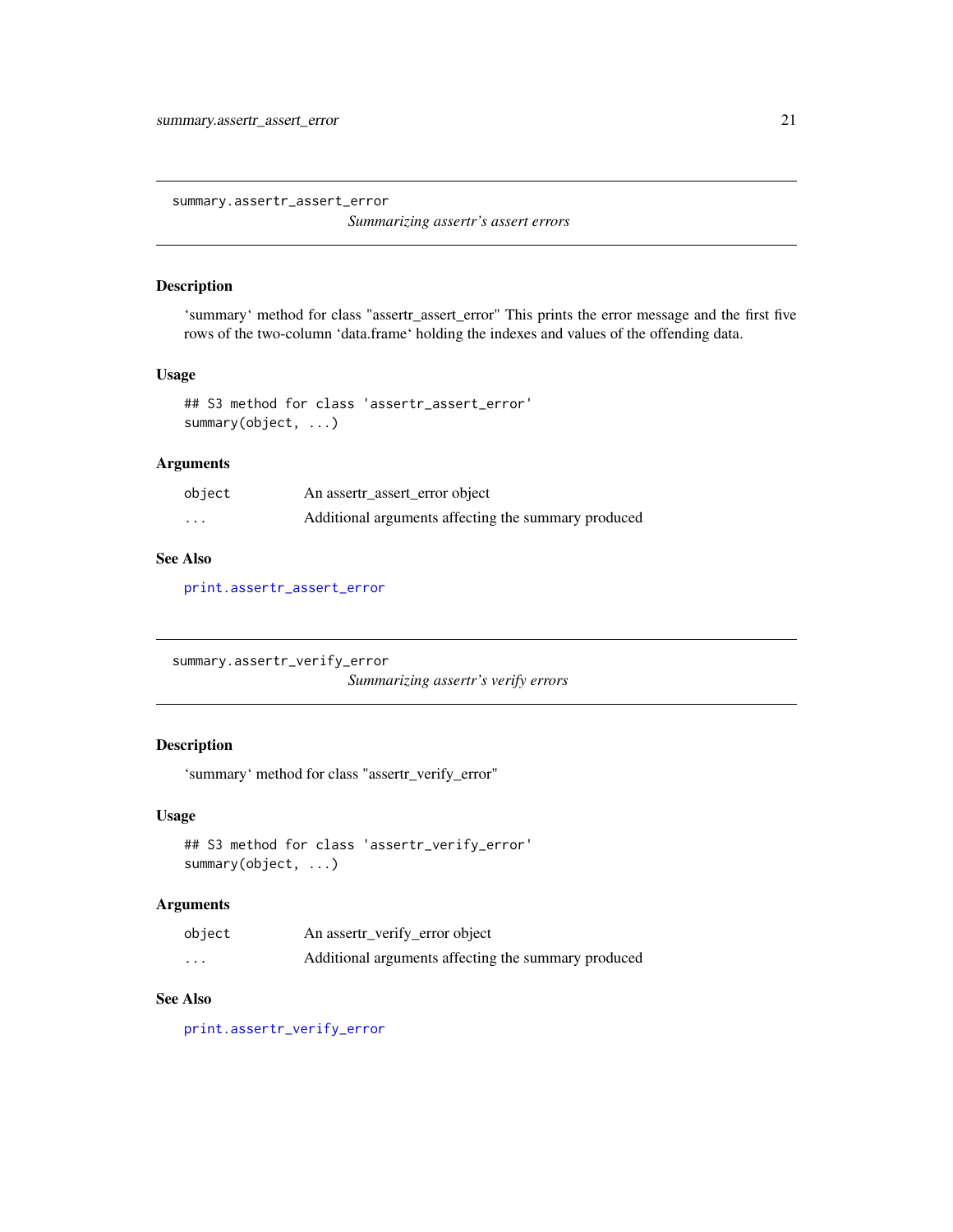<span id="page-21-1"></span><span id="page-21-0"></span>

Meant for use in a data analysis pipeline, this function will just return the data it's supplied if all the logicals in the expression supplied are TRUE. If at least one is FALSE, this function will raise a error, effectively terminating the pipeline early

# Usage

```
verify(data, expr, success_fun = success_continue, error_fun = error_stop)
```
# Arguments

| data        | A data frame, list, or environment                                                 |
|-------------|------------------------------------------------------------------------------------|
| expr        | A logical expression                                                               |
| success_fun | Function to call if assertion passes. Defaults to returning data.                  |
| error fun   | Function to call if assertion fails. Defaults to printing a summary of all errors. |

# Details

For examples of possible choices for the success\_fun and error\_fun parameters, run help("success\_and\_error\_functions")

# Value

By default, the data is returned if predicate assertion is TRUE and and error is thrown if not. If a non-default success\_fun or error\_fun is used, the return values of these function will be returned.

# Note

See vignette("assertr") for how to use this in context

# See Also

[assert](#page-1-1) [insist](#page-9-1)

| verify(mtcars, drat > 2)                      | # returns mtcars      |  |
|-----------------------------------------------|-----------------------|--|
| ## Not run:                                   |                       |  |
| verify(mtcars, drat $>$ 3)<br>## End(Not run) | # produces error      |  |
| library(magrittr)                             | # for piping operator |  |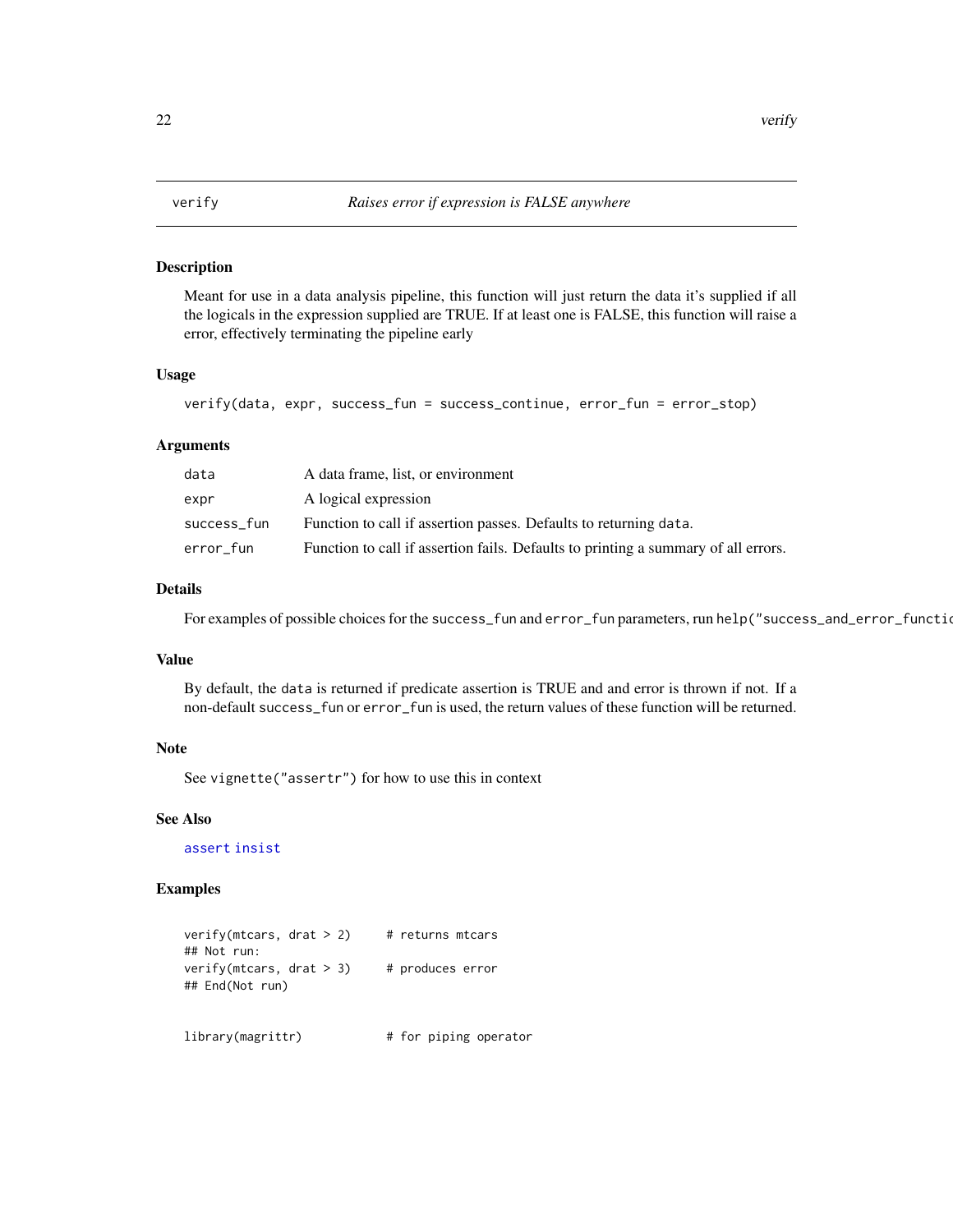# <span id="page-22-0"></span>within\_bounds 23

```
## Not run:
mtcars %>%
 verify(drat > 3) %>%
 # anything here will not run
## End(Not run)
mtcars %>%
 verify(nrow(mtcars) > 2)
 # anything here will run
alist \leftarrow list(a=c(1,2,3), b=c(4,5,6))
verify(alist, length(a) > 2)
verify(alist, length(a) > 2 && length(b) > 2)
verify(alist, a > 0 & b > 2)
## Not run:
alist %>%
 verify(alist, length(a) > 5)
 # nothing here will run
## End(Not run)
```
<span id="page-22-1"></span>within\_bounds *Creates bounds checking predicate*

#### Description

This function returns a predicate function that will take a numeric value or vector and return TRUE if the value(s) is/are within the bounds set. This does not actually check the bounds of anything– it only returns a function that actually does the checking when called with a number. This is a convenience function meant to return a predicate function to be used in an [assertr](#page-3-1) assertion.

#### Usage

```
within_bounds(
  lower.bound,
  upper.bound,
  include.lower = TRUE,
  include.upper = TRUE,
  allow.na = TRUE
\lambda
```
# Arguments

| lower.bound   | The lowest permitted value                                                  |
|---------------|-----------------------------------------------------------------------------|
| upper.bound   | The upper permitted value                                                   |
| include.lower | A logical indicating whether lower bound should be inclusive (default TRUE) |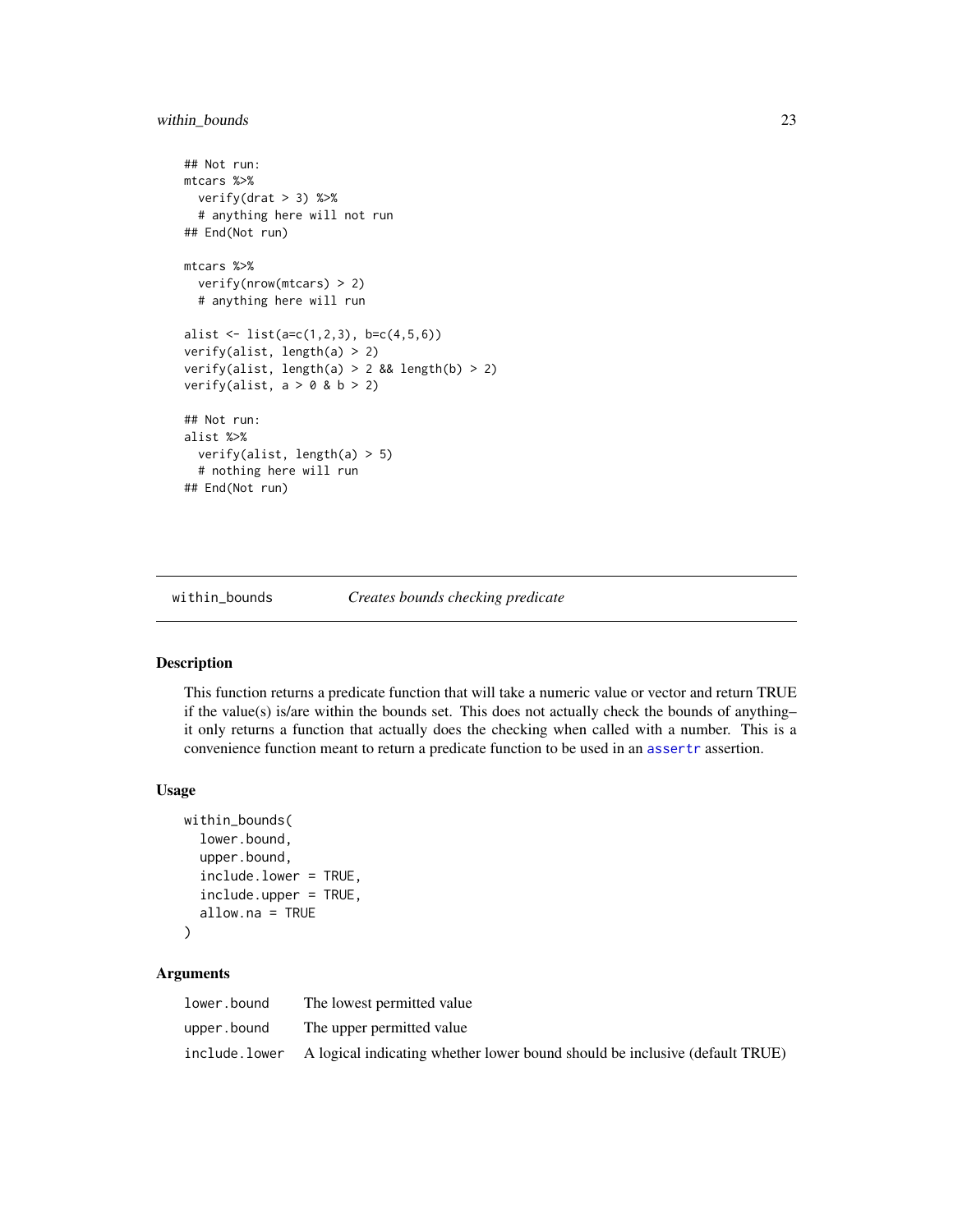<span id="page-23-0"></span>

| include.upper | A logical indicating whether upprt bound should be inclusive (default TRUE)             |
|---------------|-----------------------------------------------------------------------------------------|
| allow.na      | A logical indicating whether NAs (including NaNs) should be permitted (default<br>TRUE) |

# Value

A function that takes numeric value or numeric vactor and returns TRUE if the value(s) is/are within the bounds defined by the arguments supplied by within\_bounds and FALSE otherwise

#### Examples

```
predicate <- within_bounds(3,4)
predicate(pi)
## is equivalent to
within_bounds(3,4)(pi)
# a correlation coefficient must always be between 0 and 1
coeff <- cor.test(c(1,2,3), c(.5, 2.4, 4))[["estimate"]]
within_bounds(0,1)(coeff)
## check for positive number
positivep <- within_bounds(0, Inf, include.lower=FALSE)
## this is meant to be used as a predicate in an assert statement
assert(mtcars, within_bounds(4,8), cyl)
## or in a pipeline
library(magrittr)
mtcars %>%
  assert(within_bounds(4,8), cyl)
```
<span id="page-23-1"></span>within\_n\_mads *Return a function to create robust z-score checking predicate*

# Description

This function takes one argument, the number of median absolute deviations within which to accept a particular data point. This is generally more useful than its sister function [within\\_n\\_sds](#page-25-1) because it is more robust to the presence of outliers. It is therefore better suited to identify potentially erroneous data points.

#### Usage

```
within_n_mads(n, ...)
```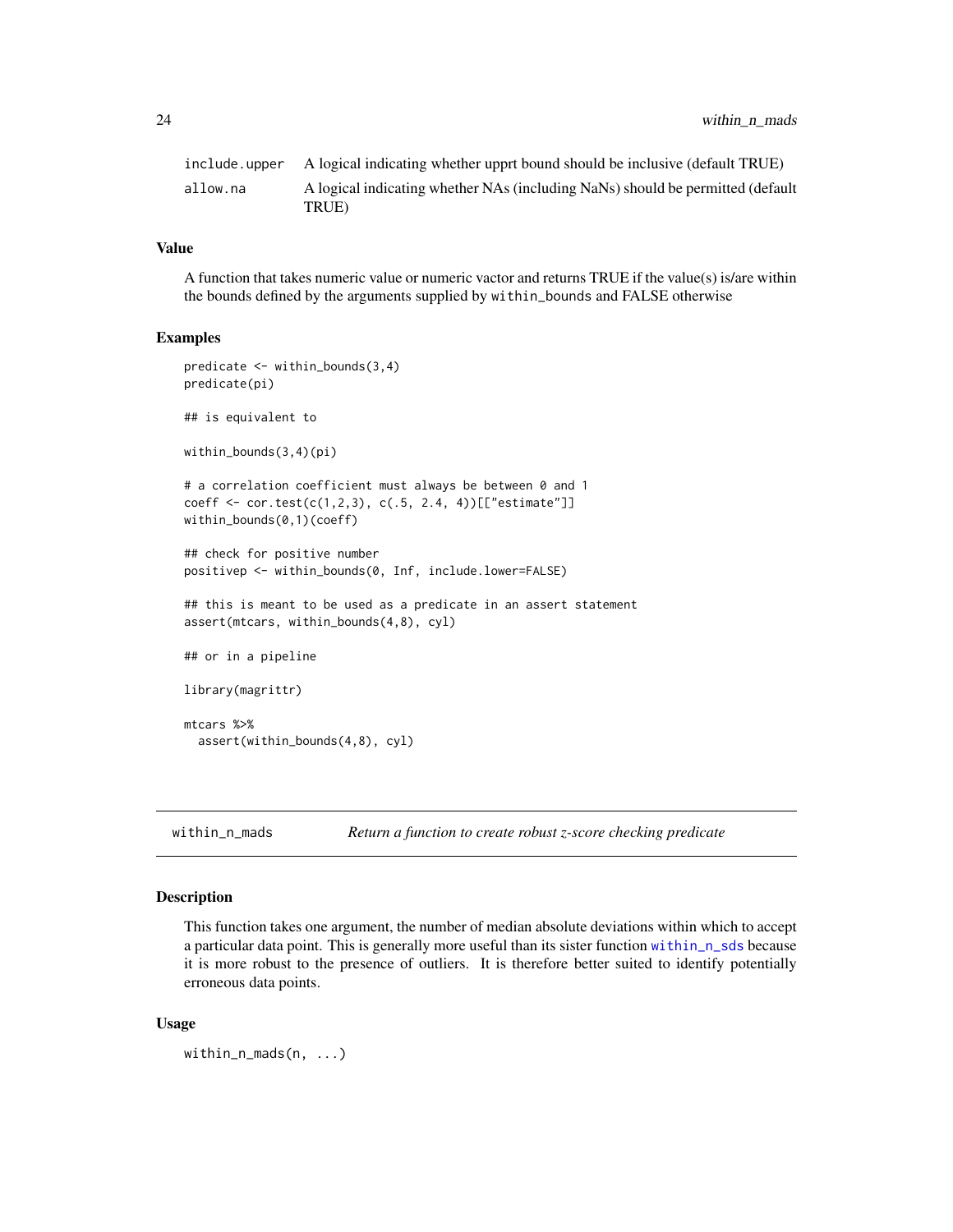#### <span id="page-24-0"></span>**Arguments**

| n        | The number of median absolute deviations from the median within which to<br>accept a datum |
|----------|--------------------------------------------------------------------------------------------|
| $\cdots$ | Additional arguments to be passed to within bounds                                         |

#### Details

As an example, if '2' is passed into this function, this will return a function that takes a vector and figures out the bounds of two median absolute deviations (MADs) from the median. That function will then return a within bounds function that can then be applied to a single datum. If the datum is within two MADs of the median of the vector given to the function returned by this function, it will return TRUE. If not, FALSE.

This function isn't meant to be used on its own, although it can. Rather, this function is meant to be used with the [insist](#page-9-1) function to search for potentially erroneous data points in a data set.

#### Value

A function that takes a vector and returns a [within\\_bounds](#page-22-1) predicate based on the MAD of that vector.

# See Also

within n sds

#### Examples

test.vector <- rnorm(100, mean=100, sd=20)

```
within.one.mad <- within_n_mads(1)
custom.bounds.checker <- within.one.mad(test.vector)
custom.bounds.checker(105) # returns TRUE
custom.bounds.checker(40) # returns FALSE
# same as
within_n_mads(1)(test.vector)(40) # returns FALSE
within_n_mads(2)(test.vector)(as.numeric(NA)) # returns TRUE
# because, by default, within_bounds() will accept
# NA values. If we want to reject NAs, we have to
# provide extra arguments to this function
within_n_mads(2, allow.na=FALSE)(test.vector)(as.numeric(NA)) # returns FALSE
# or in a pipeline, like this was meant for
library(magrittr)
iris %>%
 insist(within_n_mads(5), Sepal.Length)
```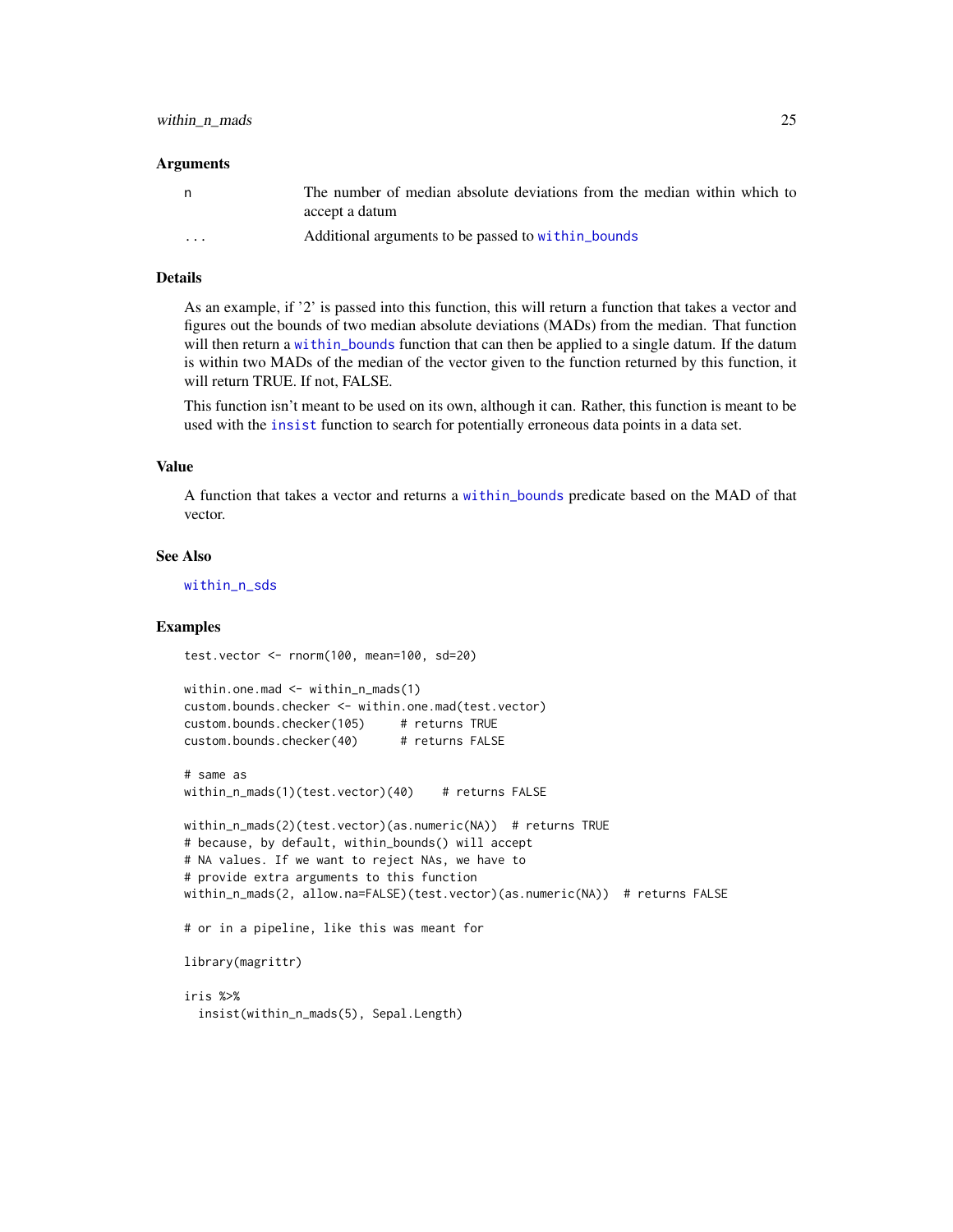<span id="page-25-1"></span><span id="page-25-0"></span>

This function takes one argument, the number of standard deviations within which to accept a particular data point.

#### Usage

within\_n\_sds(n, ...)

# Arguments

| n.                      | The number of standard deviations from the mean within which to accept a<br>datum |
|-------------------------|-----------------------------------------------------------------------------------|
| $\cdot$ $\cdot$ $\cdot$ | Additional arguments to be passed to within bounds                                |

# Details

As an example, if '2' is passed into this function, this will return a function that takes a vector and figures out the bounds of two standard deviations from the mean. That function will then return a [within\\_bounds](#page-22-1) function that can then be applied to a single datum. If the datum is within two standard deviations of the mean of the vector given to the function returned by this function, it will return TRUE. If not, FALSE.

This function isn't meant to be used on its own, although it can. Rather, this function is meant to be used with the [insist](#page-9-1) function to search for potentially erroneous data points in a data set.

#### Value

A function that takes a vector and returns a [within\\_bounds](#page-22-1) predicate based on the standard deviation of that vector.

#### See Also

[within\\_n\\_mads](#page-23-1)

#### Examples

test.vector <- rnorm(100, mean=100, sd=20)

```
within.one.sd <- within_n_sds(1)
custom.bounds.checker <- within.one.sd(test.vector)
custom.bounds.checker(105) # returns TRUE
custom.bounds.checker(40) # returns FALSE
# same as
within_n_sds(1)(test.vector)(40) # returns FALSE
```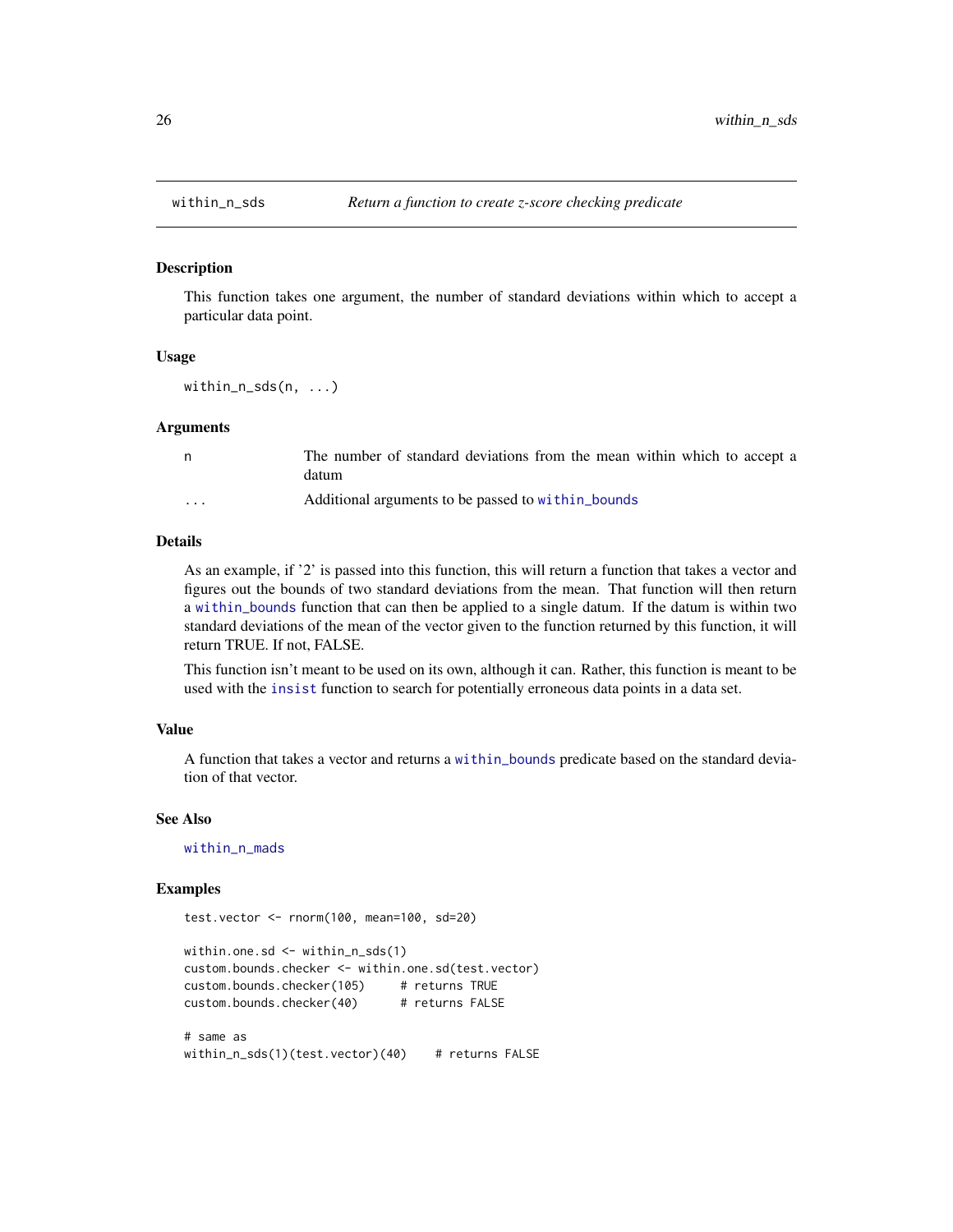```
within_n_sds(2)(test.vector)(as.numeric(NA)) # returns TRUE
# because, by default, within_bounds() will accept
# NA values. If we want to reject NAs, we have to
# provide extra arguments to this function
within_n_sds(2, allow.na=FALSE)(test.vector)(as.numeric(NA)) # returns FALSE
# or in a pipeline, like this was meant for
library(magrittr)
iris %>%
  insist(within_n_sds(5), Sepal.Length)
```